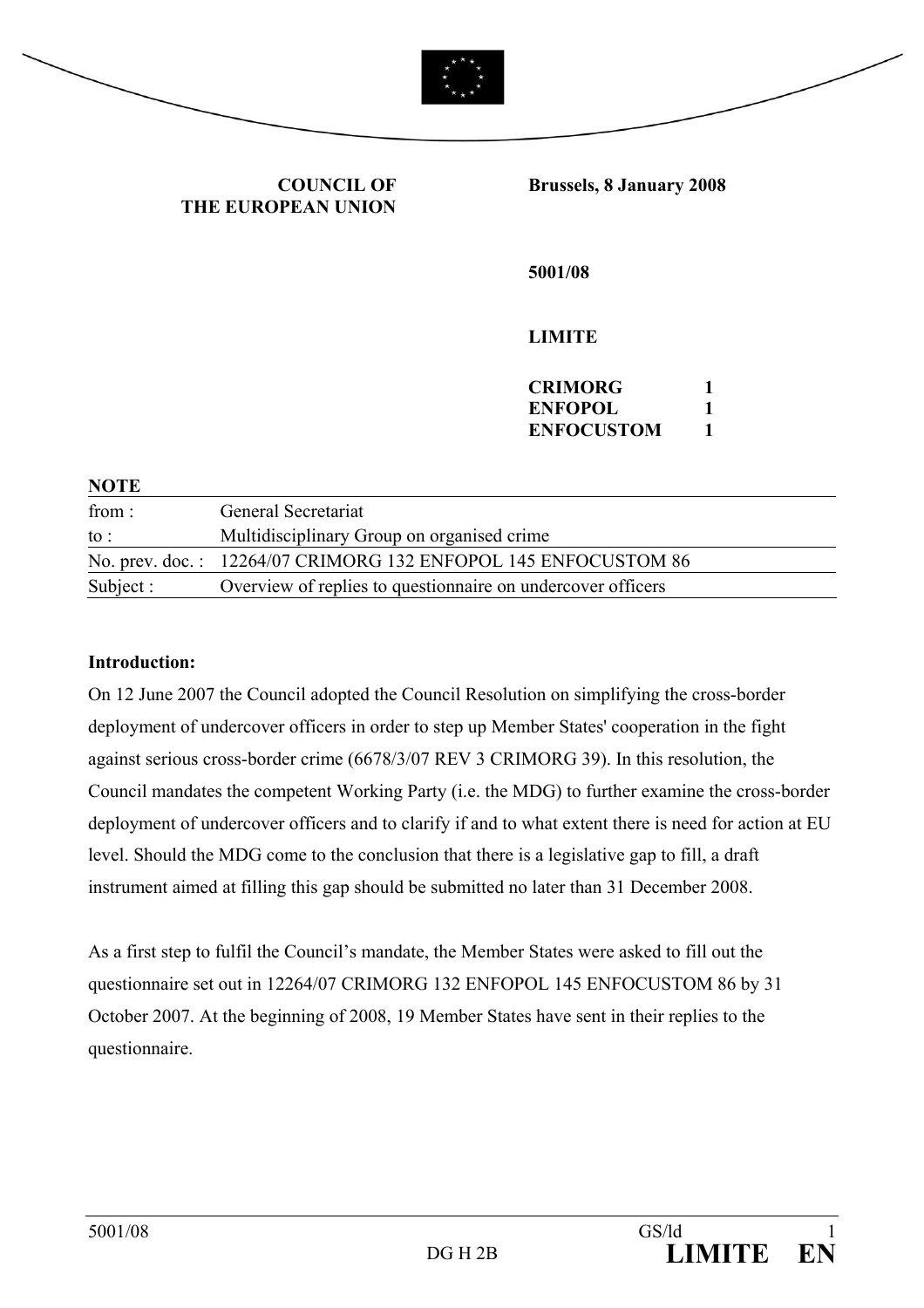The annex is aimed at providing an overview of the replies received so far. The attempt to present these replies in comparative tables obviously necessitated a certain level of 'simplification' of the replies provided by delegations. Inevitably, some nuances in the replies provided by delegations cannot be not reflected in these tables. Nevertheless, it is hoped that these comparative tables, which will be updated once the missing replies will be received, will allow the MDG to assess whether and where there is a need for further action at EU level.

 $\mathcal{L}_\text{max}$ 

Any comment with regard to these tables, can be sent to Guy Stessens: guy.stessens@consilium.europa.eu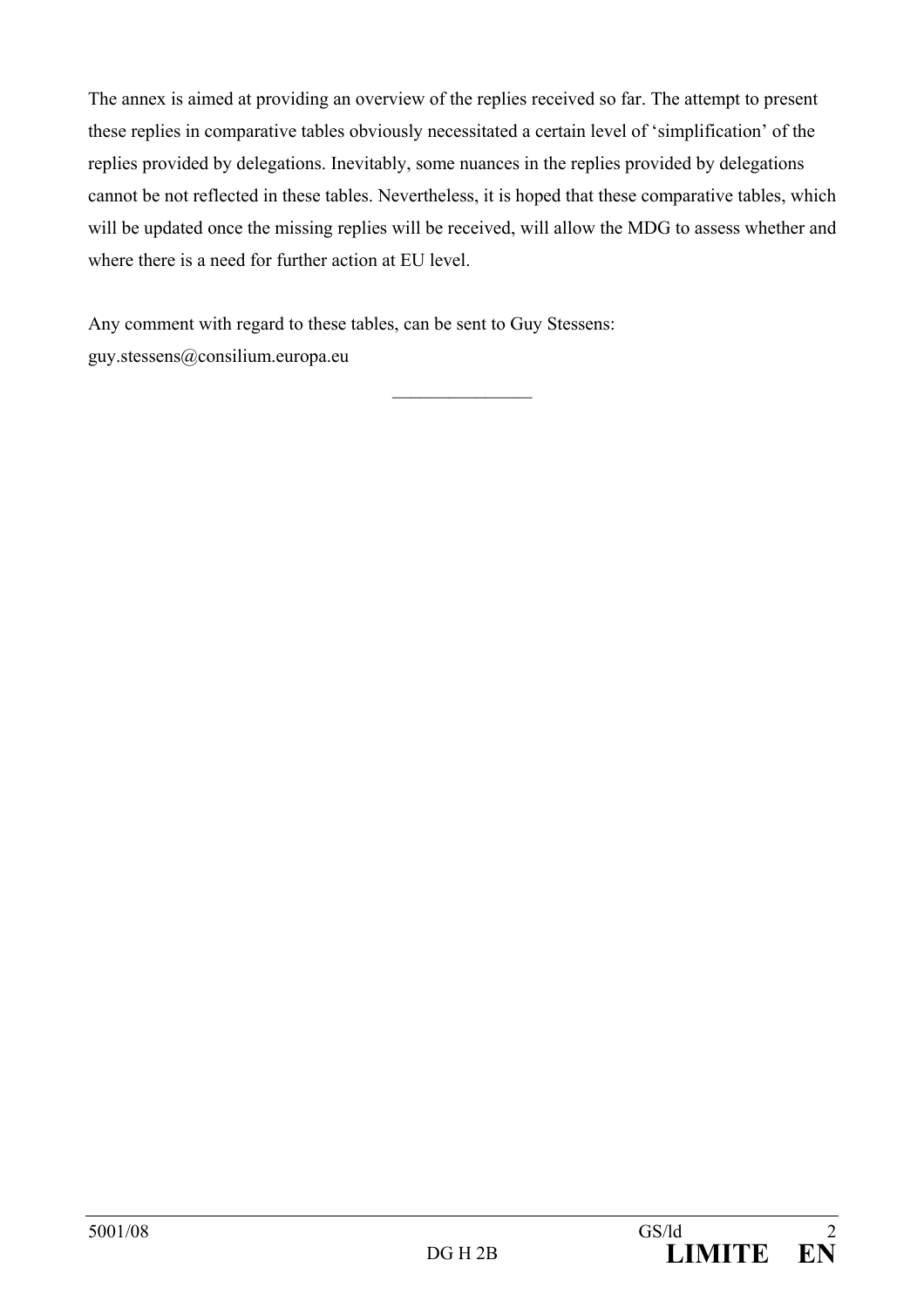# **I. General:**

I.1.a) Is the deployment of undercover officers legally admissible in your Member State?

|                                          | <b>FR</b> |   | $AT$ $FIT$ | LT | EE<br>2 | HU               | $LU^3$ | <b>SK</b> | BG <sup>4</sup> | <b>PT</b> | $NL^5$ | IE | RO           | LV | <b>CY</b> | <b>SI</b> | $PL^{\bullet}$ | BE | DE |
|------------------------------------------|-----------|---|------------|----|---------|------------------|--------|-----------|-----------------|-----------|--------|----|--------------|----|-----------|-----------|----------------|----|----|
| Yes admissible                           | X         | X | X          | X  | X       | $\boldsymbol{X}$ |        | X         | X               | X         | X      | X  | $\mathbf{X}$ | X  | X         | X         | X              | X  | X  |
| No, not<br>admissible                    |           |   |            |    |         |                  | X      |           |                 |           |        |    |              |    |           |           |                |    |    |
| <b>Existence of</b><br>other<br>measures | X         |   | X          |    | X       |                  |        |           | X               |           | X      |    |              |    |           |           |                |    | X  |

 $\frac{1}{2}$  In FI, the general use of human intelligence sources is considered to be the other measure.

 $\frac{2}{3}$  In <u>EE</u>, there are similar procedures, but with different legal meaning, in place in the Surveillance Act and the Code of Criminal Procedure

**<sup>3</sup>** In LU, the undercover officers cannot be deployed for the moment due to a legislative gap. The bill introducing undercover operations is presently being discussed in Parliament.

<sup>&</sup>lt;sup>4</sup> The law in  $\underline{BG}$  provides for the conduct of controlled deliveries and confidential transactions with the participation of an undercover officer.

**<sup>5</sup>** NL indicates there are three regulations that can serve the same purposes, namely Special Investigative Powers (Cooperation) Decree, Regulation governing infiltration teams, Regulation governing the financial management of infiltration

<sup>&</sup>lt;sup>6</sup> PL refers to the existence of several law enforcement agencies that have undercover units: the Police, the Border Guard, the Internal Security Agency, the Central Bureau of Anticorruption, the Military Police.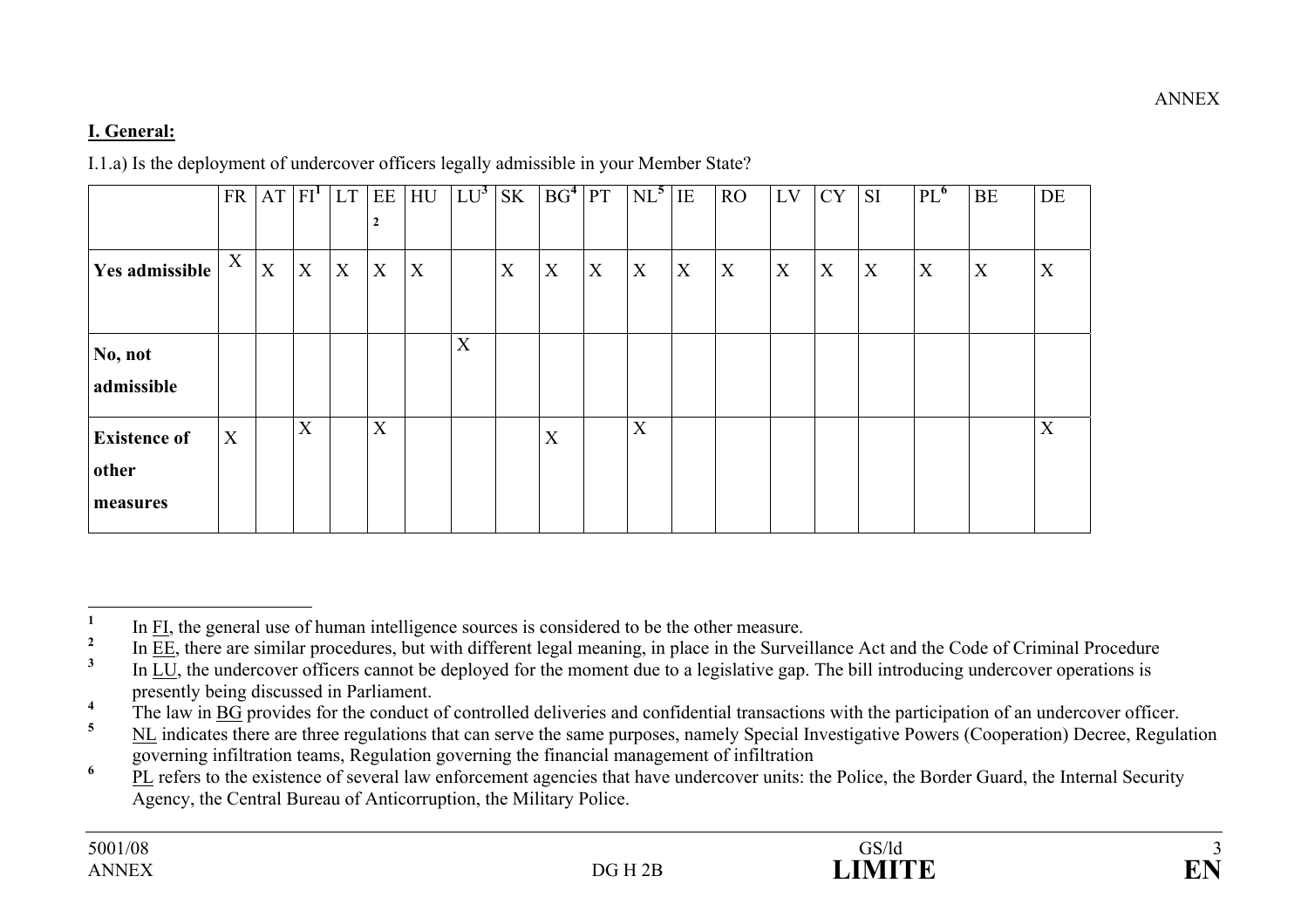### **II. Incoming requests for the deployment of a foreign undercover officer on your territory**

|                                                        | <b>FR</b>                | AT <sup>T</sup>           | FI                             | LT             | $EE^2$                    | HU               | LU                | <b>SK</b>         | <b>BG</b> | <b>PT</b>                 | <b>NL</b> | $IE^{\mathcal{I}}$ | RO <sup>4</sup> | LV | $CY^5$ | <b>SI</b> | PL             | <b>BE</b>                 | DE |
|--------------------------------------------------------|--------------------------|---------------------------|--------------------------------|----------------|---------------------------|------------------|-------------------|-------------------|-----------|---------------------------|-----------|--------------------|-----------------|----|--------|-----------|----------------|---------------------------|----|
| limitation to certain<br>offences/specific<br>criteria | $\mathbf v$<br>$\Lambda$ | $\mathbf{x}$<br>$\Lambda$ | X                              | X              | $\mathbf{x}$<br>$\Lambda$ | $\boldsymbol{X}$ | $\mathbf{v}$<br>A | $\mathbf{v}$<br>Λ | X         | $\mathbf{x}$<br>$\Lambda$ | X         |                    |                 | X  | X      | X         | X              | $\mathbf{v}$<br>л         | X  |
| double criminality                                     | X                        |                           | $\mathbf{V}^{\mathbf{0}}$<br>л | N <sub>0</sub> |                           | N <sub>o</sub>   | No                | X                 |           |                           | No        |                    |                 | X  |        |           | N <sub>0</sub> | $\mathbf{v}$<br>$\Lambda$ | X  |

II. 1) a) Under what conditions may the deployment of a foreign undercover officer be approved?

 $\frac{1}{2}$  AT links this investigation tool in general to the EAW conditions.

**<sup>2</sup>** EE has made the reservation to the Article 14 of MLA, but in practice of the State Prosecutor Office "the deployment is not obligatory, but allowed (decided case by case)"

<sup>3</sup> IE introduced as a general remark, that while there is nothing explicitly stated, there is nothing in Irish law to prevent Garda officers from operating undercover in this jurisdiction. Garda and Revenue enforcement officers are deployed in drug interdiction and fiscal anti-smuggling operations in this jurisdiction specifically in "controlled delivery" operations and also for surveillance. In conducting such operations, Irish law enforcement agencies are extremely conscious of the rules concerning "agent provocateur".

<sup>4</sup> In RO, the Romanian legislation does not allow currently the use of foreign undercover investigation officers. However it appears that foreign collaborators (in trafficking dugs cases) and informers (in human beings trafficking cases) are authorised.

<sup>5</sup> At present, in CY, there is no domestic legislation concerning the deployment of foreign undercover officers. However, the deployment of foreign undercover officers may take place, following:

- a request under articles 13 & 14 of the Convention on Mutual Assistance in Criminal Matters between the Member States of the European Union in accordance with Article 34 of the Treaty on European Union,
- bilateral, multilateral agreements or other arrangements under Articles 19  $\&$  20 of the United Nations Convention against Transnational Organized Crime,
- bilateral, multilateral agreements under the United Nations Convention against illicit Traffic in Narcotic Drugs and Psychotropic Substances,
- an agreement with a Member State or a Third Country on police cooperation.
- <sup>6</sup> Yes, when coercive measures required.

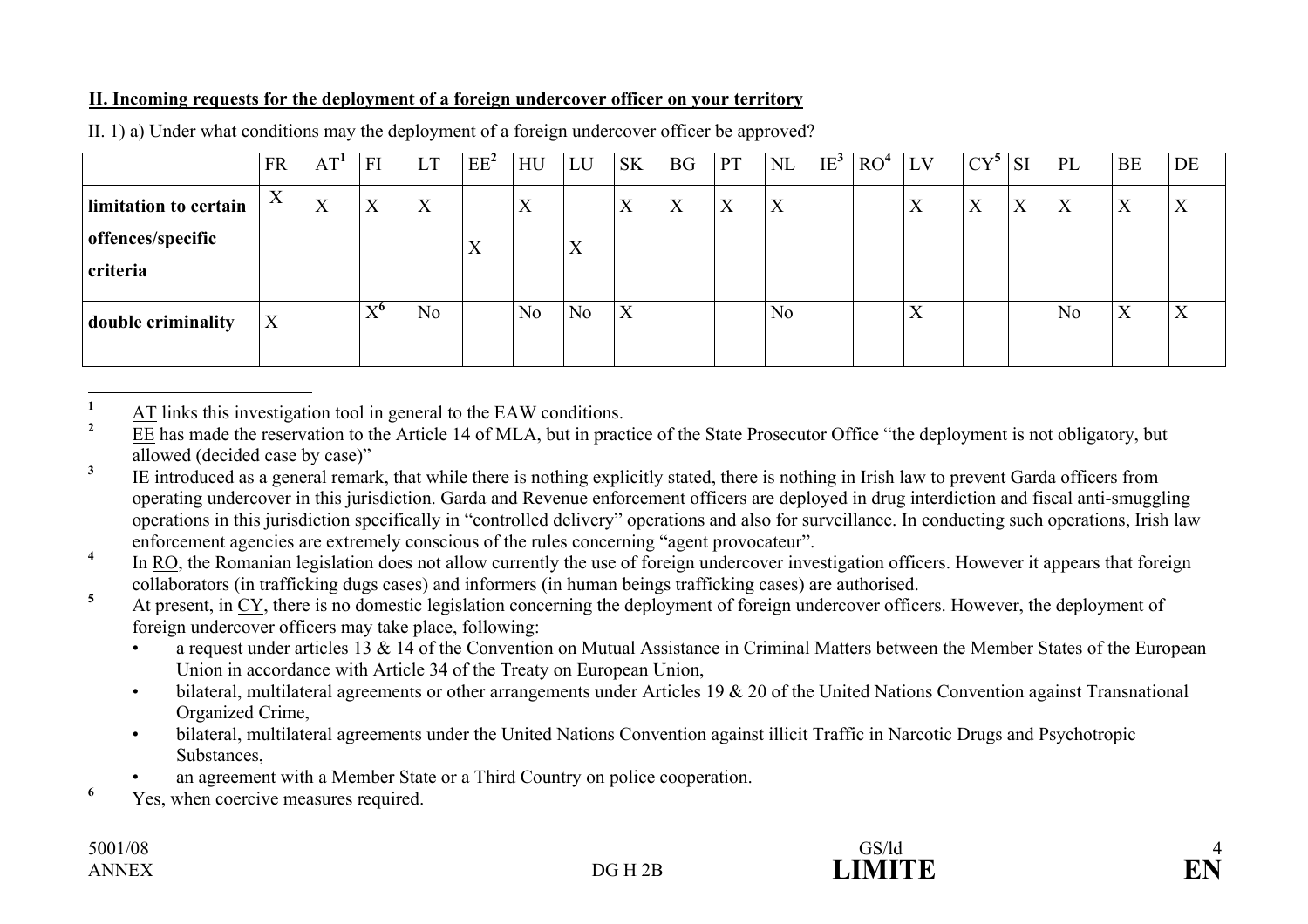| <b>Proportionality</b>       | $\mathbf X$ | X     | X                         | $\mathbf X$ | X | X                         |                           | X            | X                | X | X |  | X           | N <sub>o</sub> | X | N <sub>o</sub> |   | X |
|------------------------------|-------------|-------|---------------------------|-------------|---|---------------------------|---------------------------|--------------|------------------|---|---|--|-------------|----------------|---|----------------|---|---|
| and/or subsidiarity          |             |       |                           |             |   |                           |                           |              |                  |   |   |  |             |                |   |                |   |   |
| authorisation by             | $\mathbf X$ | $X^1$ |                           | $\mathbf X$ | X | $\boldsymbol{\mathrm{X}}$ | $\boldsymbol{\mathrm{X}}$ | $\mathbf{X}$ | $\boldsymbol{X}$ | X | X |  | X           | X              | X |                | X | X |
| judicial authority           |             |       |                           |             |   |                           |                           |              |                  |   |   |  |             |                |   |                |   |   |
| authorisation by             |             |       | $\boldsymbol{\mathrm{X}}$ | X           |   |                           |                           | $X^2$        |                  | X |   |  | X           | X              |   | X              |   |   |
| <b>Police or Ministry of</b> |             |       |                           |             |   |                           |                           |              |                  |   |   |  |             |                |   |                |   |   |
| <b>Interior</b>              |             |       |                           |             |   |                           |                           |              |                  |   |   |  |             |                |   |                |   |   |
| request of the               |             | X     | X,                        |             |   | X                         |                           | X            | X                |   |   |  | $\mathbf X$ |                |   |                |   |   |
| judicial authority           |             |       | the                       |             |   |                           |                           |              |                  |   |   |  |             |                |   |                |   |   |
| needed                       |             |       | <b>MLA</b>                |             |   |                           |                           |              |                  |   |   |  |             |                |   |                |   |   |

| <b>Supervising</b>                                             | <b>FR</b>                | AT | FI | <b>LT</b>         | EE | HU | LU                        | <b>SK</b> | <b>BG</b> | <b>PT</b> | $\rm NL$ | IE | R <sub>O</sub> | LV | <b>CY</b> | <b>SI</b> | PL | <b>BE</b> | DE |
|----------------------------------------------------------------|--------------------------|----|----|-------------------|----|----|---------------------------|-----------|-----------|-----------|----------|----|----------------|----|-----------|-----------|----|-----------|----|
| authority                                                      |                          |    |    |                   |    |    |                           |           |           |           |          |    |                |    |           |           |    |           |    |
| <b>judicial authority</b><br>$ $ (court, public<br>prosecutor) | $\mathbf v$<br>$\Lambda$ |    |    | $\rm\overline{X}$ |    |    | $\mathbf{v}$<br>$\Lambda$ |           |           |           |          |    |                |    |           |           |    |           | X  |

<sup>&</sup>lt;sup>1</sup> As from 1 January 2008 the prosecutor will have to order to undercover investigation (instead of the current authorisation given by the court of first instance).

<sup>&</sup>lt;sup>2</sup> In SK, in general, there are no supervision possibilities of the office granting this authorisation.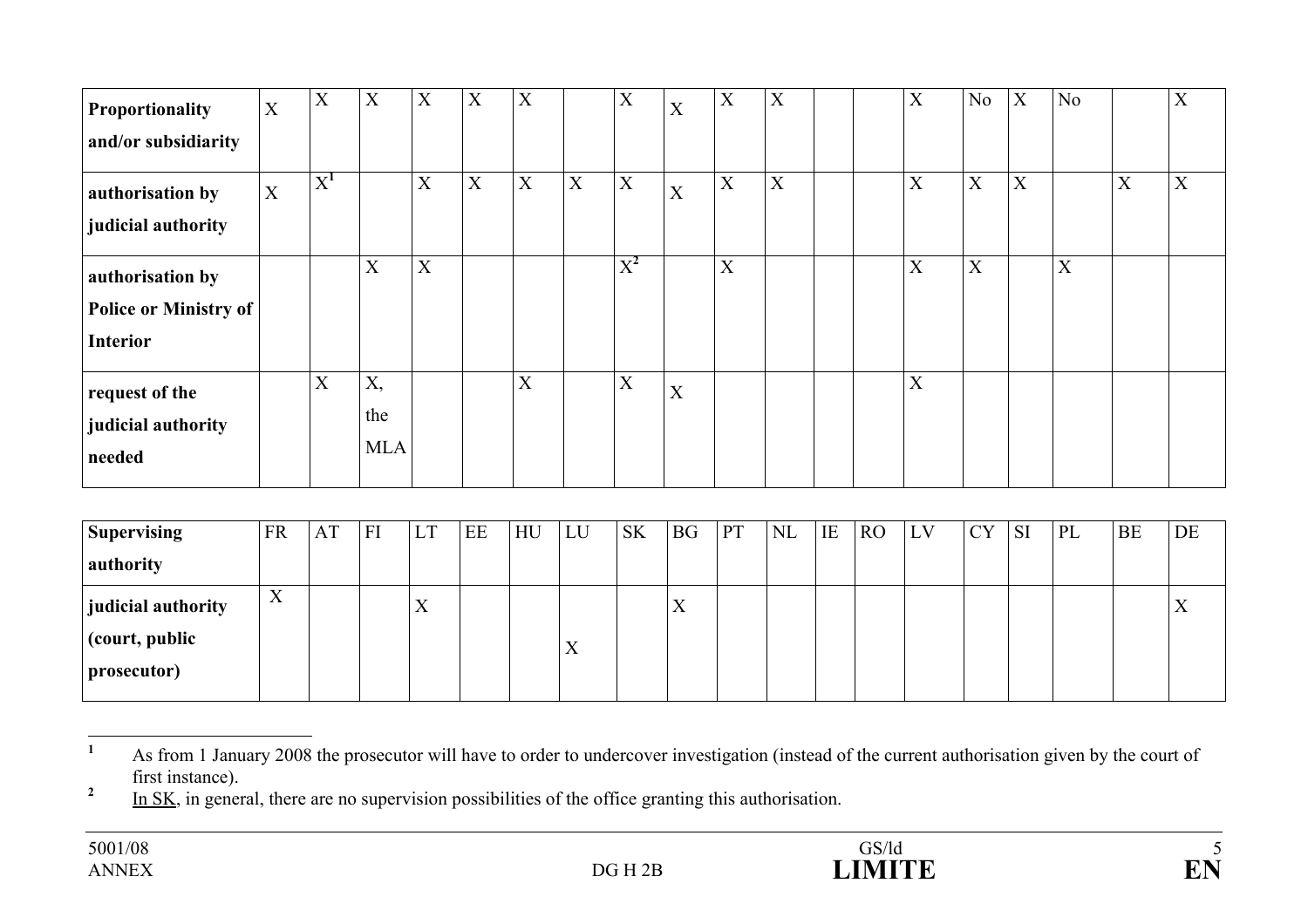| <b>Ministry of Justice</b>     |   |                 |                           |   |                |                   |     |  |   |  |  |  |           |  |
|--------------------------------|---|-----------------|---------------------------|---|----------------|-------------------|-----|--|---|--|--|--|-----------|--|
| Ministry of<br>Interior/Police |   | ٦z<br>$\Lambda$ | $\mathbf{v}$<br>$\Lambda$ | X |                |                   | xz1 |  |   |  |  |  |           |  |
| <b>Other</b>                   | X |                 |                           |   | $\mathbf{v}$ 4 | $X^{\mathcal{S}}$ |     |  | X |  |  |  | $\Lambda$ |  |

### II. 1. f) May the authorisation be appealed before a court of law?

|                | AT     | BE                 | BG | CY          |  | $CZ$ DE DK | ES EE |                   | FR   GR   IE   IT   LV   LT   LU |  |                   |                                                      |   | MT | $H$ U   NL |   | PL           | <b>PT</b>                 | RO                | SE | SI | $SK$   FI   U |   |
|----------------|--------|--------------------|----|-------------|--|------------|-------|-------------------|----------------------------------|--|-------------------|------------------------------------------------------|---|----|------------|---|--------------|---------------------------|-------------------|----|----|---------------|---|
|                |        |                    |    |             |  |            |       |                   |                                  |  |                   |                                                      |   |    |            |   |              |                           |                   |    |    |               | K |
| Yes            |        | $\mathbf{x}$ z $4$ |    |             |  |            |       |                   |                                  |  | $\mathbf{v}$<br>л | $\mathbf{V}^{\mathcal{Y}}$<br>$\boldsymbol{\Lambda}$ | X |    |            |   |              | $\mathbf{v}$<br>$\Lambda$ |                   |    |    |               |   |
| N <sub>0</sub> | v<br>A |                    | W. | ${\bf X}^6$ |  |            |       | $\mathbf{v}$<br>А |                                  |  |                   |                                                      |   |    | X          | X | $\mathbf{X}$ |                           | $\mathbf{v}$<br>Δ |    |    | $\mathbf{v}$  |   |
| <b>Not</b>     |        |                    |    |             |  |            |       |                   |                                  |  |                   |                                                      |   |    |            |   |              |                           |                   |    |    |               |   |
| specified      |        |                    |    |             |  |            |       |                   |                                  |  |                   |                                                      |   |    |            |   |              |                           |                   |    |    |               |   |

 $\frac{1}{2}$  LU: Police.

<sup>2</sup> EE: The law enforcement authority.

 $\frac{3}{4}$  HU: The law enforcement authority/supervisor.

<sup>4</sup> Only if the deployment of foreign undercover agents leads to the opening of a criminal investigation in Belgium.

<sup>5</sup> In case a judge of a pre-trial investigation refuses to approve the activities of an undercover officer, his ruling can be appealed to a higher court.

 $\frac{6}{7}$  The law for JIT's is here applicable.

**<sup>7</sup>** The proposal and authorisation shall become constitutive parts of the criminal file.

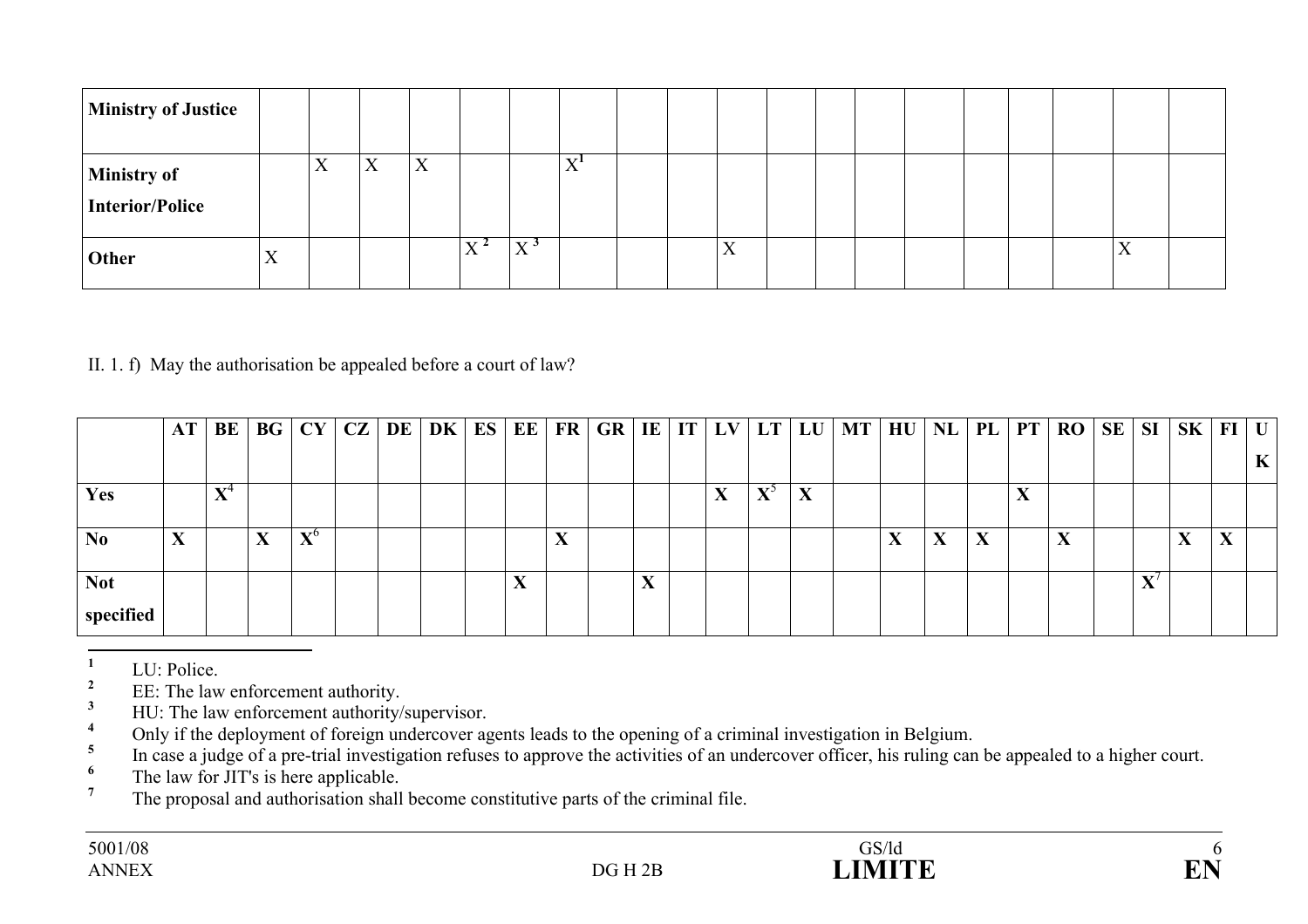# II. 2.

a) Are there any other requirements imposed with regard to the person, qualification or status of the undercover officer?

### **No: NL, RO**

|             | AT           | BE | <b>BG</b>    | CY | CZ | DE          | DK | ES | EE          | FR          | GR | $\mathbf{I}$ | IT | LV          | <b>LT</b> | LU | <b>MT</b> | HU           | NL | PL           | <b>PT</b> | RO | SE | SI | SK          | $\bf{FI}$    | UK |
|-------------|--------------|----|--------------|----|----|-------------|----|----|-------------|-------------|----|--------------|----|-------------|-----------|----|-----------|--------------|----|--------------|-----------|----|----|----|-------------|--------------|----|
| must be a   | $\mathbf{X}$ | X  |              |    |    | $\mathbf X$ |    |    | $\mathbf X$ |             |    |              |    | $\mathbf X$ | X         |    |           | $\mathbf{X}$ |    | $\mathbf{X}$ | X         |    |    |    | $\mathbf X$ | $\mathbf{X}$ |    |
| trained     |              |    |              |    |    |             |    |    |             |             |    |              |    |             |           |    |           |              |    |              |           |    |    |    |             |              |    |
| officer     |              |    |              |    |    |             |    |    |             |             |    |              |    |             |           |    |           |              |    |              |           |    |    |    |             |              |    |
| acting      |              |    |              |    |    |             |    |    |             |             |    |              |    |             |           |    |           |              |    |              |           |    |    |    |             |              |    |
| undercover  |              |    |              |    |    |             |    |    |             |             |    |              |    |             |           |    |           |              |    |              |           |    |    |    |             |              |    |
| written     |              |    | $\mathbf{X}$ |    |    |             |    |    |             |             |    |              |    |             |           |    |           |              |    |              |           |    |    |    |             |              |    |
| undertaking |              |    |              |    |    |             |    |    |             |             |    |              |    |             |           |    |           |              |    |              |           |    |    |    |             |              |    |
| required    |              |    |              |    |    |             |    |    |             |             |    |              |    |             |           |    |           |              |    |              |           |    |    |    |             |              |    |
| Special     |              |    |              |    |    |             |    |    |             | $\mathbf X$ |    |              |    |             |           |    |           |              |    |              |           |    |    |    |             |              |    |
| agreement   |              |    |              |    |    |             |    |    |             |             |    |              |    |             |           |    |           |              |    |              |           |    |    |    |             |              |    |
| from        |              |    |              |    |    |             |    |    |             |             |    |              |    |             |           |    |           |              |    |              |           |    |    |    |             |              |    |
| authorities |              |    |              |    |    |             |    |    |             |             |    |              |    |             |           |    |           |              |    |              |           |    |    |    |             |              |    |
| Cf. MOU     |              |    |              | X  |    |             |    |    |             |             |    |              |    |             |           |    |           |              |    |              |           |    |    |    |             |              |    |

b) What status does the foreign undercover officer have under your domestic law?

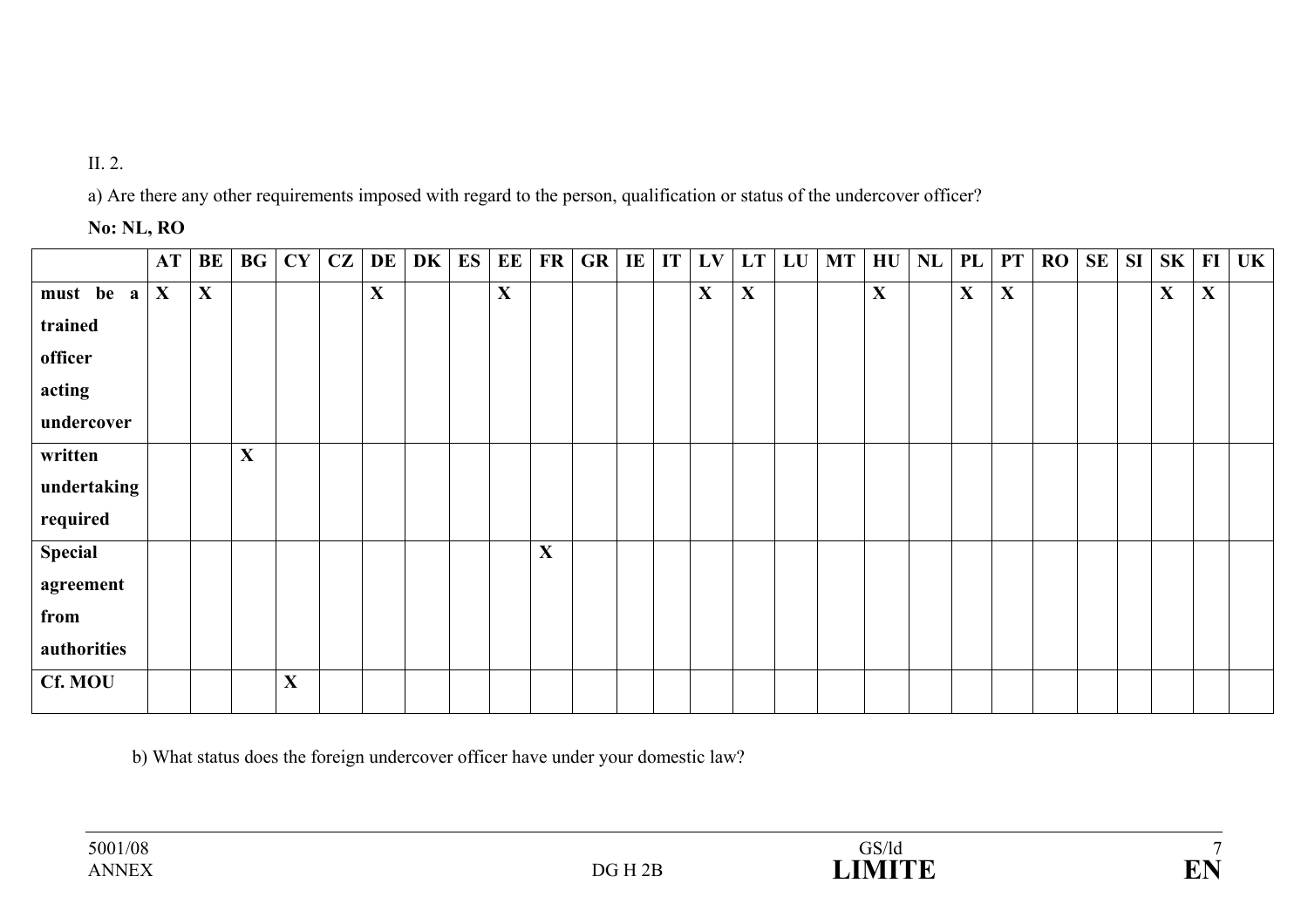|                 | <b>AT</b>    | BE          | BG          | <b>CY</b>   | CZ | DE               | DK | ES | EE | <b>FR</b>   | GR | IE | IT | LV | <b>LT</b> | LU | <b>MT</b> | HU | NL          | PL | <b>PT</b> | <b>RO</b> | <b>SE</b> | <b>SI</b> | <b>SK</b>   | FI   | UK |
|-----------------|--------------|-------------|-------------|-------------|----|------------------|----|----|----|-------------|----|----|----|----|-----------|----|-----------|----|-------------|----|-----------|-----------|-----------|-----------|-------------|------|----|
| <b>Bound by</b> | $\mathbf{X}$ |             |             | $\mathbf X$ |    |                  |    |    |    |             |    |    |    |    |           |    |           |    | $\mathbf X$ |    |           |           |           |           |             |      |    |
| law of          |              |             |             |             |    |                  |    |    |    |             |    |    |    |    |           |    |           |    |             |    |           |           |           |           |             |      |    |
| <b>MS</b>       |              |             |             |             |    |                  |    |    |    |             |    |    |    |    |           |    |           |    |             |    |           |           |           |           |             |      |    |
| where he        |              |             |             |             |    |                  |    |    |    |             |    |    |    |    |           |    |           |    |             |    |           |           |           |           |             |      |    |
| is acting       |              |             |             |             |    |                  |    |    |    |             |    |    |    |    |           |    |           |    |             |    |           |           |           |           |             |      |    |
| <b>Same</b>     |              | $\mathbf X$ | $\mathbf X$ |             |    | No,              |    |    |    | $\mathbf X$ |    |    |    |    | No,       |    |           |    |             | X  |           |           |           | X         | ${\bf X}^2$ | No,  |    |
| status as       |              |             |             |             |    | dif-             |    |    |    |             |    |    |    |    | dif-      |    |           |    |             |    |           |           |           |           |             | dif- |    |
| domestic        |              |             |             |             |    | fer-             |    |    |    |             |    |    |    |    | fer-      |    |           |    |             |    |           |           |           |           |             | fer- |    |
| <b>UCA</b>      |              |             |             |             |    | ent <sup>1</sup> |    |    |    |             |    |    |    |    | ent       |    |           |    |             |    |           |           |           |           |             | ent  |    |
| <b>See MOU</b>  |              |             |             |             |    |                  |    |    |    |             |    |    |    | X  |           |    |           |    |             |    |           |           |           |           |             |      |    |
|                 |              |             |             |             |    |                  |    |    |    |             |    |    |    |    |           |    |           |    |             |    |           |           |           |           |             |      |    |



**<sup>1</sup>** DE: confidence person.

<sup>&</sup>lt;sup>2</sup> SK: but not all the same investigation powers.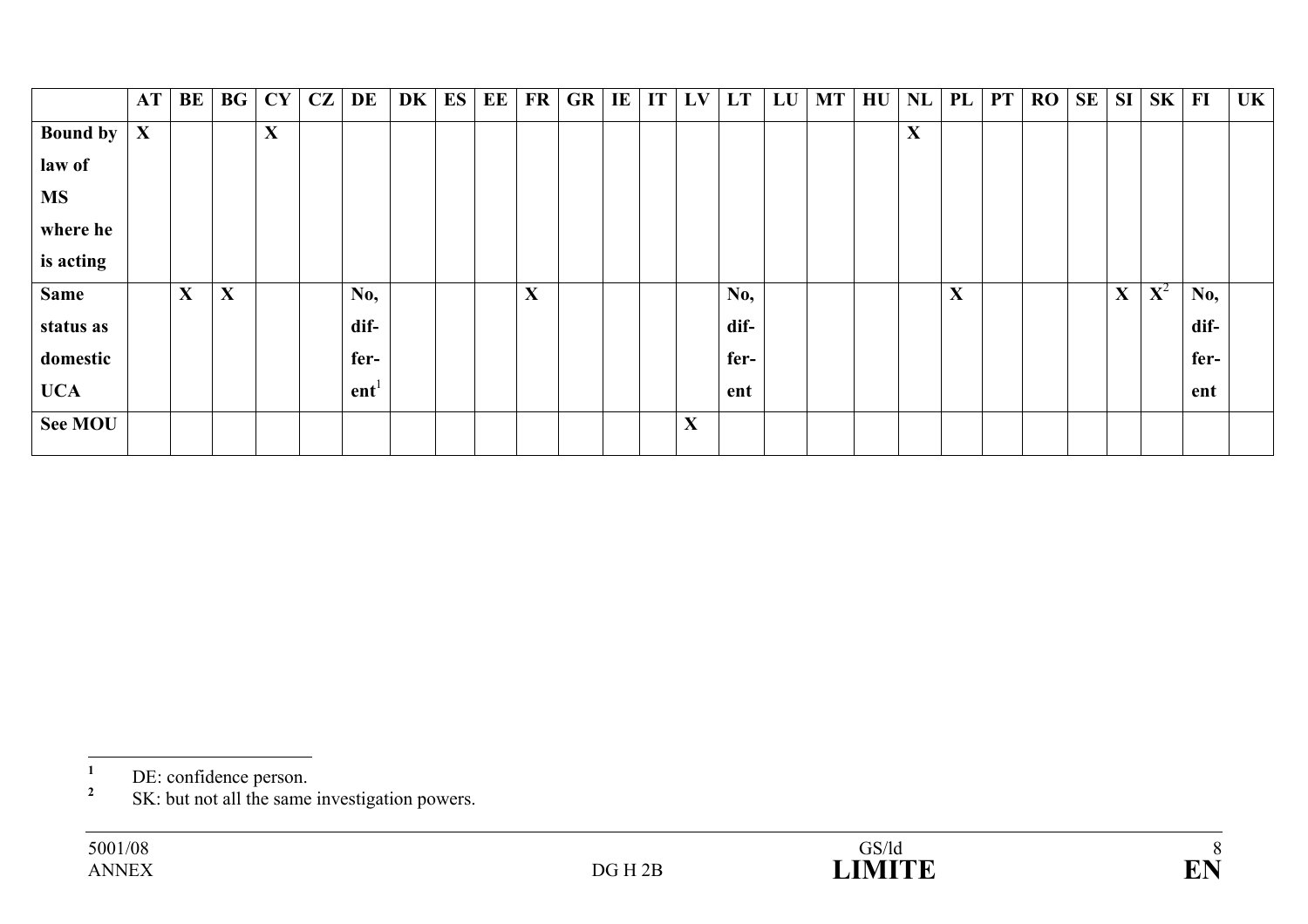### II. 3. Which information is requested with regard to the person of the undercover officer by the requesting state? Do you demand the undercover

|               | AT <sup>1</sup> | BE           | BG          | $CY^2$ | CZ | DE                       | DK | ES | EE          | FR          | GR | IE | IT | LV                        | LT                        | LU                        | <b>MT</b> | $\mathbf{H}\mathbf{U}$    | NL                        | PL                        | PT                        | RO                        | SE | <b>SI</b> | ${\bf S}{\bf K}$ | F1                        |
|---------------|-----------------|--------------|-------------|--------|----|--------------------------|----|----|-------------|-------------|----|----|----|---------------------------|---------------------------|---------------------------|-----------|---------------------------|---------------------------|---------------------------|---------------------------|---------------------------|----|-----------|------------------|---------------------------|
| experience    |                 |              |             |        |    |                          |    |    |             |             |    | NA |    | $\boldsymbol{\mathrm{X}}$ | $\boldsymbol{\mathrm{X}}$ | $\mathbf{X}$              |           |                           |                           |                           |                           |                           |    |           |                  |                           |
| background    |                 |              |             |        |    |                          |    |    |             |             |    |    |    |                           |                           |                           |           |                           |                           |                           |                           |                           |    |           |                  |                           |
| status of the |                 | $\mathbf{X}$ |             |        |    |                          |    |    |             |             |    | NA |    |                           | $\boldsymbol{\mathrm{X}}$ | $\boldsymbol{\mathrm{X}}$ |           |                           |                           |                           |                           |                           |    |           |                  | $\mathbf X$               |
| officer       |                 |              |             |        |    |                          |    |    |             |             |    |    |    |                           |                           |                           |           |                           |                           |                           |                           |                           |    |           |                  |                           |
| number        |                 | $\mathbf{X}$ | $\mathbf X$ |        |    |                          |    |    |             |             |    | NA |    |                           |                           |                           |           | $\boldsymbol{\mathrm{X}}$ |                           |                           |                           |                           |    |           |                  |                           |
| <b>UCA</b>    |                 |              |             |        |    |                          |    |    |             |             |    |    |    |                           |                           |                           |           |                           |                           |                           |                           |                           |    |           |                  |                           |
| pseudo        |                 |              |             |        |    |                          |    |    | $\mathbf X$ | $\mathbf X$ |    | NA |    |                           |                           | $\boldsymbol{\mathrm{X}}$ |           |                           |                           |                           | $\boldsymbol{\mathrm{X}}$ |                           |    |           |                  |                           |
| <b>UCA</b>    |                 |              |             |        |    |                          |    |    |             |             |    |    |    |                           |                           |                           |           |                           |                           |                           |                           |                           |    |           |                  |                           |
| identity      |                 |              |             |        |    |                          |    |    |             |             |    |    |    |                           |                           |                           |           |                           |                           |                           |                           |                           |    |           |                  |                           |
| true          |                 |              |             |        |    | $\mathbf{N}\mathbf{o}^3$ |    |    | (x)         |             |    | NA |    |                           |                           |                           |           |                           | $\boldsymbol{\mathrm{X}}$ | $\boldsymbol{\mathrm{X}}$ | $\mathbf X$               | $\boldsymbol{\mathrm{X}}$ |    |           | $\mathbf X$      | $\boldsymbol{\mathrm{X}}$ |
| identity      |                 |              |             |        |    |                          |    |    |             |             |    |    |    |                           |                           |                           |           |                           |                           |                           |                           |                           |    |           |                  |                           |
| <b>UCA</b>    |                 |              |             |        |    |                          |    |    |             |             |    |    |    |                           |                           |                           |           |                           |                           |                           |                           |                           |    |           |                  |                           |
| accessible    |                 |              |             |        |    |                          |    |    |             |             |    | NA |    |                           |                           |                           |           |                           | $\boldsymbol{\mathrm{X}}$ | $\boldsymbol{\mathrm{X}}$ | $\boldsymbol{\mathrm{X}}$ |                           |    |           |                  |                           |
| to police     |                 |              |             |        |    |                          |    |    |             |             |    |    |    |                           |                           |                           |           |                           |                           |                           |                           |                           |    |           |                  |                           |
| (dedicated    |                 |              |             |        |    |                          |    |    |             |             |    |    |    |                           |                           |                           |           |                           |                           |                           |                           |                           |    |           |                  |                           |
| unit-         |                 |              |             |        |    |                          |    |    |             |             |    |    |    |                           |                           |                           |           |                           |                           |                           |                           |                           |    |           |                  |                           |

officer's identity? If so, who has access to such information?

<sup>1</sup> No information requested.

<sup>2</sup> Information stipulated in the agreement.

<sup>3</sup> DE: but exceptions possible.

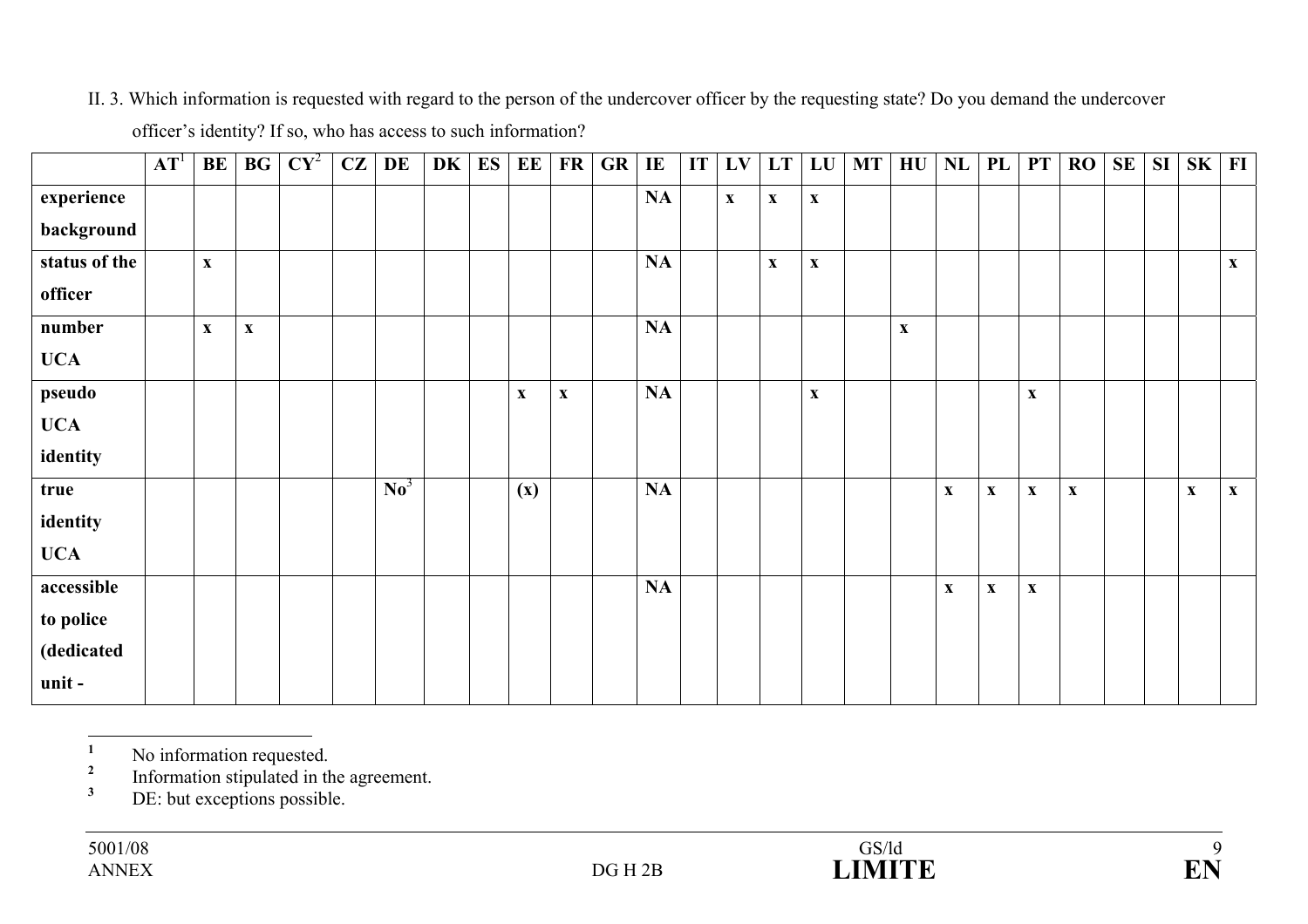| officer)   |  |                        |  |  |  |           |  |  |  |  |                              |                           |  |   |  |
|------------|--|------------------------|--|--|--|-----------|--|--|--|--|------------------------------|---------------------------|--|---|--|
| accessible |  | $\boldsymbol{\Lambda}$ |  |  |  | <b>NA</b> |  |  |  |  | $\mathbf{v}$<br>$\mathbf{A}$ | $\boldsymbol{\mathrm{X}}$ |  | - |  |
| to         |  |                        |  |  |  |           |  |  |  |  |                              |                           |  |   |  |
| prosecutor |  |                        |  |  |  |           |  |  |  |  |                              |                           |  |   |  |

II. 4. Do your authorities supervise the undercover officer?

|                 | AT           | BE | <b>BG</b> | CY                        | $\mathbf{CZ}^+$ | <b>DE</b>    | DK | ES | EE          | FR                          | $GR$ $IE$ | IT | LV        | LT          | LU                | MT | HU                | NL | PL          | <b>PT</b> | <b>RO</b> | <b>SE</b> | SI          | $SK$ FI           |                   | UK |
|-----------------|--------------|----|-----------|---------------------------|-----------------|--------------|----|----|-------------|-----------------------------|-----------|----|-----------|-------------|-------------------|----|-------------------|----|-------------|-----------|-----------|-----------|-------------|-------------------|-------------------|----|
| Interior        | $\mathbf{X}$ |    |           |                           |                 |              |    |    |             |                             |           |    |           |             |                   |    |                   |    |             |           |           |           |             |                   |                   |    |
| <b>Ministry</b> |              |    |           |                           |                 |              |    |    |             |                             |           |    |           |             |                   |    |                   |    |             |           |           |           |             |                   |                   |    |
| Police          |              | X  |           | $\mathbf{v}$<br>$\Lambda$ |                 | $\mathbf{X}$ |    |    |             | $\mathbf{V}^2$<br>$\Lambda$ |           |    | $\Lambda$ |             | X                 |    | $\mathbf{v}$<br>л | X  | $\mathbf X$ | X         |           |           | $\mathbf X$ |                   | $\mathbf{v}$<br>A |    |
| (specialised    |              |    |           |                           |                 |              |    |    |             |                             |           |    |           |             |                   |    |                   |    |             |           |           |           |             |                   |                   |    |
| Officer)        |              |    |           |                           |                 |              |    |    |             |                             |           |    |           |             |                   |    |                   |    |             |           |           |           |             |                   |                   |    |
| Magistrate      |              | X  |           |                           |                 |              |    |    |             | X                           |           |    |           |             | $\mathbf{v}$<br>л |    |                   | X  |             | X         |           |           |             |                   |                   |    |
| <b>Not</b>      |              |    | X         |                           |                 |              |    |    | ${\bf X}^3$ |                             |           |    |           | $\mathbf X$ |                   |    |                   |    |             |           | X         |           |             | $\mathbf{v}$<br>A |                   |    |
| specified       |              |    |           |                           |                 |              |    |    |             |                             |           |    |           |             |                   |    |                   |    |             |           |           |           |             |                   |                   |    |

<sup>&</sup>lt;sup>1</sup> In case of court proceedings.

<sup>&</sup>lt;sup>2</sup> FR: in case of customs UCA.

<sup>&</sup>lt;sup>3</sup> See answer II. 1. e)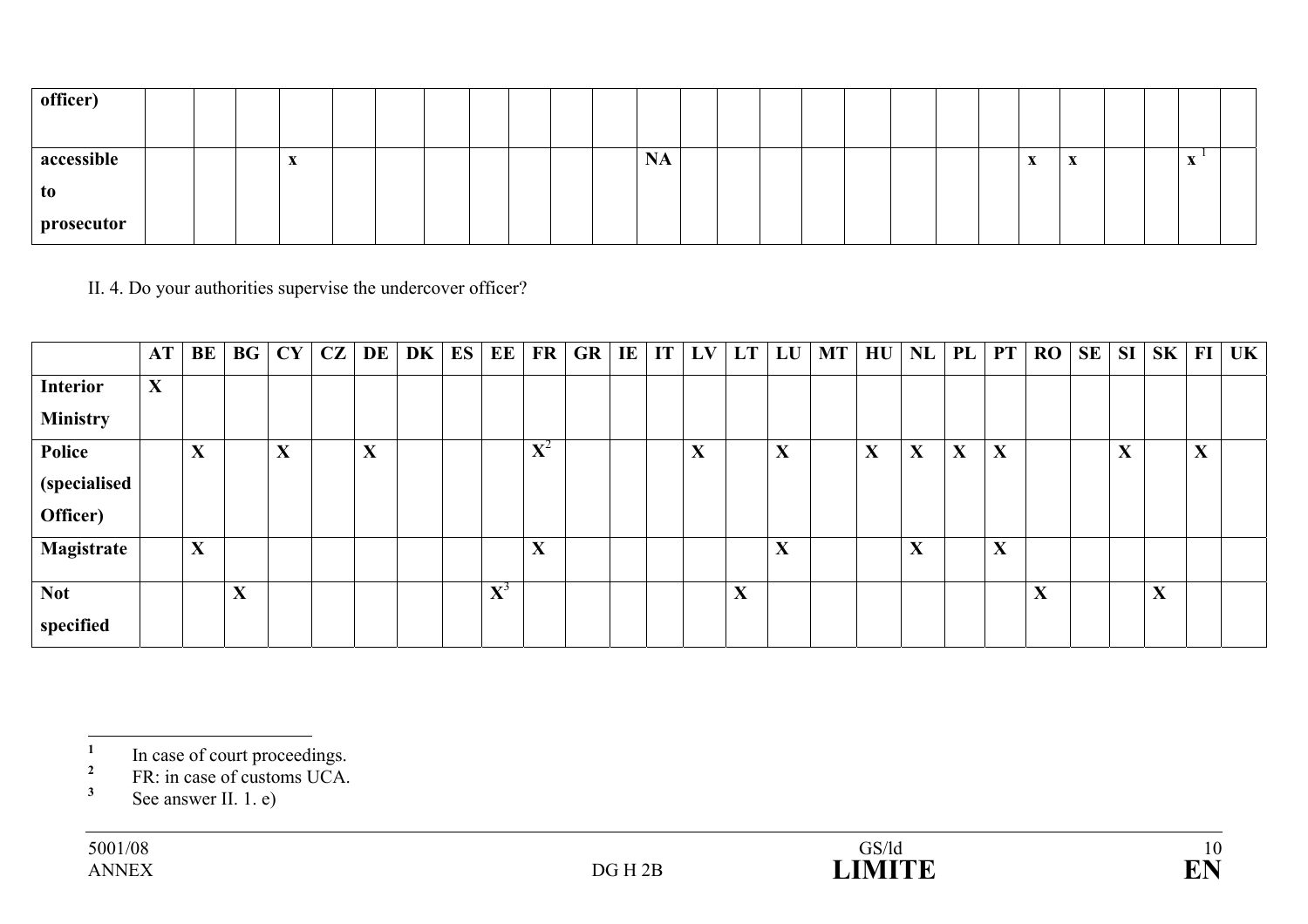II. 5. Is the authorization restricted to specific measures, restricted in time and/or granted on the condition that the deployment can be stopped at any time?

|            | AT             | <b>BE</b>   | BG             | CY          | CZ | DE                                     | DK | ES | <b>EE</b>      | $\mathbf{FR}$ | GR | $\bf{I}$ <b>E</b> | IT | LV | LT          | LU          | MT | HU | NL          | PL          | <b>PT</b>   | <b>RO</b> | <b>SE</b> | <b>SI</b> | SK                          | FI                | $UK \vert$ |
|------------|----------------|-------------|----------------|-------------|----|----------------------------------------|----|----|----------------|---------------|----|-------------------|----|----|-------------|-------------|----|----|-------------|-------------|-------------|-----------|-----------|-----------|-----------------------------|-------------------|------------|
| Restricted |                | $\mathbf X$ |                | X           |    |                                        |    |    | No             | ${\bf X}^1$   |    |                   |    |    | ${\bf X}^2$ | $\mathbf X$ |    | X  | ${\bf X}^3$ |             | $\mathbf X$ | X         |           |           |                             | $\mathbf{v}$<br>л |            |
| to         |                |             |                |             |    |                                        |    |    |                |               |    |                   |    |    |             |             |    |    |             |             |             |           |           |           |                             |                   |            |
| specific   |                |             |                |             |    |                                        |    |    |                |               |    |                   |    |    |             |             |    |    |             |             |             |           |           |           |                             |                   |            |
| measures   |                |             |                |             |    |                                        |    |    |                |               |    |                   |    |    |             |             |    |    |             |             |             |           |           |           |                             |                   |            |
| Limited    | 1 <sub>m</sub> | 3m          | 2m             | X           |    | $\mathbf{v}$<br>л                      |    |    | N <sub>0</sub> | 4m            |    |                   |    | X  | X           | 4m          |    | X  | $\mathbf X$ | $\mathbf X$ | $\mathbf X$ | X         |           | 2m        | 6m                          |                   |            |
| In time    | ${\bf R}^4$    | $\bf R$     | 1 <sub>R</sub> | $\mathbf R$ |    |                                        |    |    |                | $\mathbf R$   |    |                   |    |    |             | $\bf R$     |    |    |             |             |             |           |           | $\bf R$   | $\mathbf R$                 |                   |            |
| Stoppable  |                | ${\bf X}^5$ | ${\bf X}^6$    |             |    | $\mathbf{v}$<br>$\boldsymbol{\Lambda}$ |    |    | No             |               |    |                   |    | X  |             |             |    |    | $\mathbf X$ | X           | $\mathbf X$ |           |           |           | v<br>$\boldsymbol{\Lambda}$ |                   |            |
| At any     |                |             |                |             |    |                                        |    |    |                |               |    |                   |    |    |             |             |    |    |             |             |             |           |           |           |                             |                   |            |
| time       |                |             |                |             |    |                                        |    |    |                |               |    |                   |    |    |             |             |    |    |             |             |             |           |           |           |                             |                   |            |

**<sup>1</sup>** FR: offences, identity of UCA and time period of maximum 4 m have to be specified in the habilitation.

**<sup>2</sup>** LT: judge must indicate in his ruling: UCA, the persons against whom will be acted, criminal offences concerned, actions to be carried out, results sought and time period.

**<sup>3</sup>** NL: offences which the UCA is 'authorised' to commit.

**<sup>4</sup>** R= renewable.

 $5$  BE: in case conditions are not respected.

**<sup>6</sup>** BG: aims achieved or no (further) results achievable. Danger of disclosure of the UCA identity.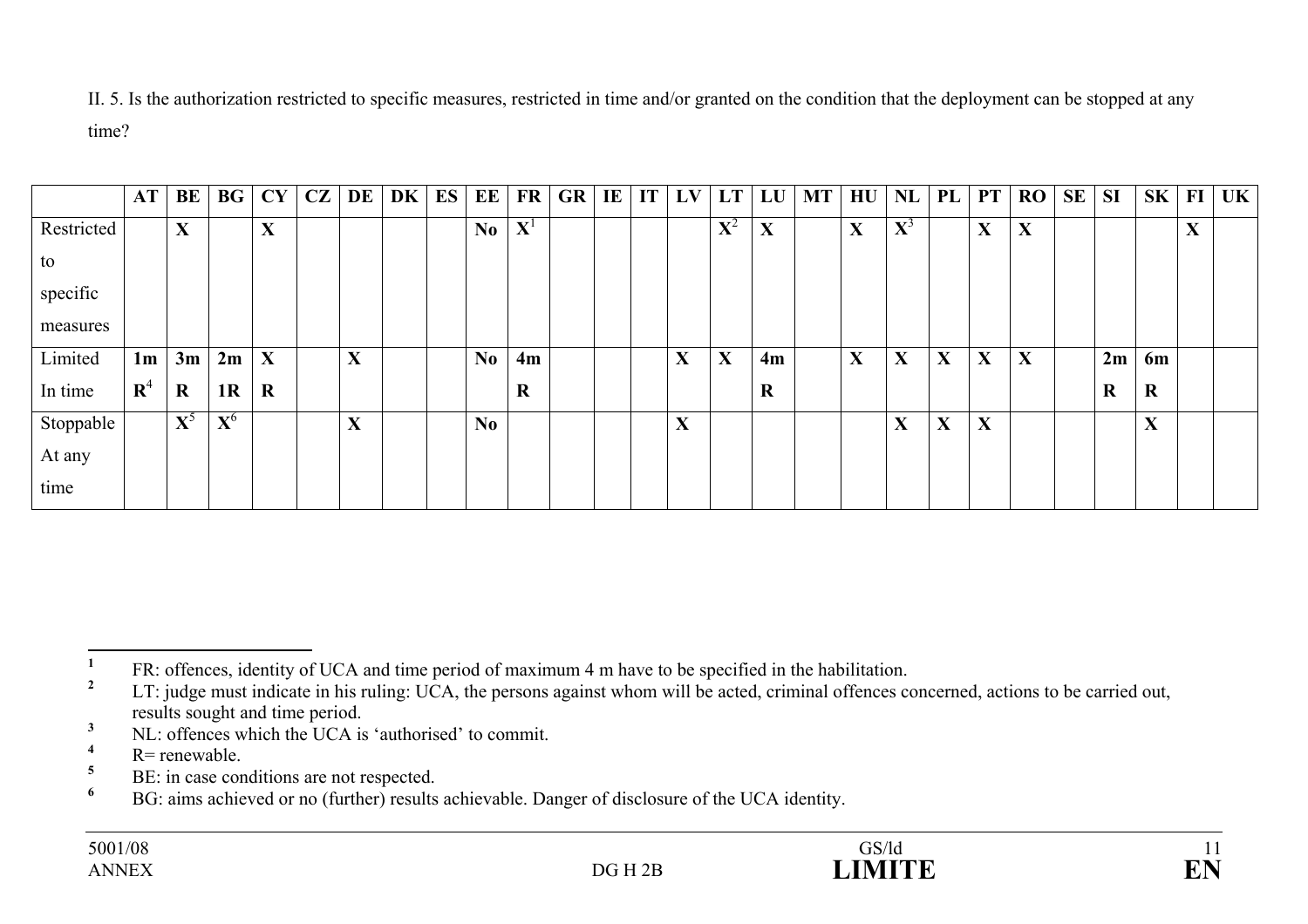II. 6. Can a person affected by the deployment of a foreign undercover officer request information from your authorities about the identity of the undercover officer (e.g. after an incident)?

|                        | AT | BE          | BG | CY          | CZ | DE | <b>DK</b> | ES | EE          | FR          | <b>GR</b> | IE | IT | LV | LT          | LU | <b>MT</b> |             | $H\mathrm{U}$ NL | PL          | PT          | <b>RO</b>   | SE | SI          | SK          | $\bf{FI}$   | <b>UK</b> |
|------------------------|----|-------------|----|-------------|----|----|-----------|----|-------------|-------------|-----------|----|----|----|-------------|----|-----------|-------------|------------------|-------------|-------------|-------------|----|-------------|-------------|-------------|-----------|
| $\mathbf{N}\mathbf{0}$ |    | $\mathbf X$ | X  | $\mathbf X$ |    |    |           |    | $\mathbf X$ | $\mathbf X$ |           |    |    | X  | $\mathbf X$ |    |           | $\mathbf X$ |                  | $\mathbf X$ |             |             |    | $\mathbf X$ | $\mathbf X$ |             |           |
| Only, if $\mid X \mid$ |    |             |    |             |    | X  |           |    |             |             |           |    |    |    |             |    |           |             |                  |             |             |             |    |             |             |             |           |
| secrecy                |    |             |    |             |    |    |           |    |             |             |           |    |    |    |             |    |           |             |                  |             |             |             |    |             |             |             |           |
| has                    |    |             |    |             |    |    |           |    |             |             |           |    |    |    |             |    |           |             |                  |             |             |             |    |             |             |             |           |
| been                   |    |             |    |             |    |    |           |    |             |             |           |    |    |    |             |    |           |             |                  |             |             |             |    |             |             |             |           |
| lifted                 |    |             |    |             |    |    |           |    |             |             |           |    |    |    |             |    |           |             |                  |             |             |             |    |             |             |             |           |
| In                     |    |             |    |             |    |    |           |    |             |             |           |    |    |    |             | X  |           |             | X                |             | $\mathbf X$ | $\mathbf X$ |    |             |             |             |           |
| theory,                |    |             |    |             |    |    |           |    |             |             |           |    |    |    |             |    |           |             |                  |             |             |             |    |             |             |             |           |
| but in                 |    |             |    |             |    |    |           |    |             |             |           |    |    |    |             |    |           |             |                  |             |             |             |    |             |             |             |           |
| practice               |    |             |    |             |    |    |           |    |             |             |           |    |    |    |             |    |           |             |                  |             |             |             |    |             |             |             |           |
| not                    |    |             |    |             |    |    |           |    |             |             |           |    |    |    |             |    |           |             |                  |             |             |             |    |             |             |             |           |
| Yes                    |    |             |    |             |    |    |           |    |             |             |           |    |    |    |             |    |           |             |                  |             |             |             |    |             |             | $\mathbf X$ |           |
|                        |    |             |    |             |    |    |           |    |             |             |           |    |    |    |             |    |           |             |                  |             |             |             |    |             |             |             |           |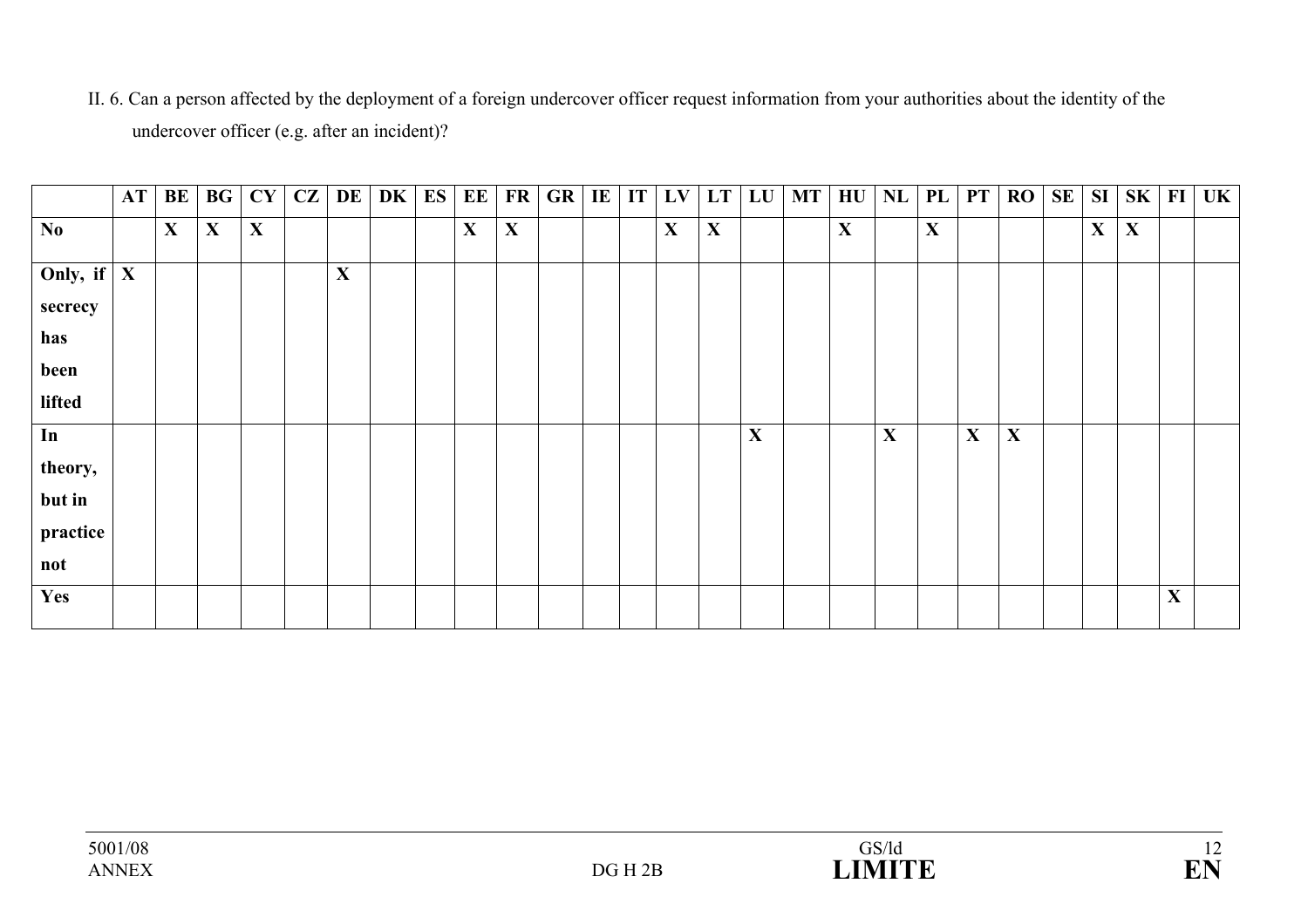II. 7. a) Does the foreign undercover officer have the same rights as an undercover officer in a domestic investigation procedure in your Member State?

|      |  |  |  |  |  |  |  |  | AT   BE   BG   CY   CZ   DE   DK   ES   EE   FR   GR   IE   IT   LV   LT   LU   MT   HU   NL   PL   PT   RO   SE   SI   SK   FI |  |  |  |  | UK |
|------|--|--|--|--|--|--|--|--|---------------------------------------------------------------------------------------------------------------------------------|--|--|--|--|----|
| Yes: |  |  |  |  |  |  |  |  |                                                                                                                                 |  |  |  |  |    |
| No   |  |  |  |  |  |  |  |  |                                                                                                                                 |  |  |  |  |    |

b) Is a foreign undercover officer allowed to carry technical means and arms on him/her?

|                | AT | BE | <b>BG</b> | CY | CZ | DE      | DK | ES | EE                |                  | FR GR | IE | IT | LV                                                | LT                | LU                        | MT <sup>1</sup> | HU        | $NL$ PL        |                                        | PT                | <b>RO</b>                 | SE | SI                     | <b>SK</b>                              | FI                        | UK |
|----------------|----|----|-----------|----|----|---------|----|----|-------------------|------------------|-------|----|----|---------------------------------------------------|-------------------|---------------------------|-----------------|-----------|----------------|----------------------------------------|-------------------|---------------------------|----|------------------------|----------------------------------------|---------------------------|----|
| <b>Yes</b>     | X  |    | X         | X  |    |         |    |    |                   | XT.<br>$\Lambda$ |       |    |    |                                                   | $\mathbf{v}$<br>A | $\mathbf{v}$<br>$\Lambda$ |                 |           | $\mathbf{V}^2$ |                                        | $\mathbf{v}$<br>A |                           |    | $\boldsymbol{\Lambda}$ | $\mathbf{v}$<br>$\boldsymbol{\Lambda}$ | $\mathbf{x}$<br>$\Lambda$ |    |
| N <sub>0</sub> |    |    |           |    |    |         |    |    |                   |                  |       |    |    |                                                   |                   |                           |                 |           |                |                                        |                   |                           |    |                        |                                        |                           |    |
| Only           |    |    |           |    |    | $(X)^5$ |    |    | $\mathbf{v}$<br>Δ |                  |       |    |    | $\overline{\mathbf{x}}$<br>$\boldsymbol{\Lambda}$ | X                 |                           |                 | $\Lambda$ |                | $\mathbf{v}$<br>$\boldsymbol{\Lambda}$ |                   | $\mathbf{v}$<br>$\Lambda$ |    |                        |                                        |                           |    |
| technical      |    |    |           |    |    |         |    |    |                   |                  |       |    |    |                                                   |                   |                           |                 |           |                |                                        |                   |                           |    |                        |                                        |                           |    |
| means          |    |    |           |    |    |         |    |    |                   |                  |       |    |    |                                                   |                   |                           |                 |           |                |                                        |                   |                           |    |                        |                                        |                           |    |

- <sup>3</sup> PT: subject to special authorisation.
- <sup>4</sup> FI: subject to special authorisation.<br>
<sup>5</sup> DE: depends upon bilateral MOU
- $5\qquad \text{DE: depends upon bilateral MOU.}$
- **<sup>6</sup>** RO: only technical means, but subject to special authorisation.

 $\frac{1}{2}$  LT: subject to special authorisation.

<sup>&</sup>lt;sup>2</sup> NL: subject to special authorisation.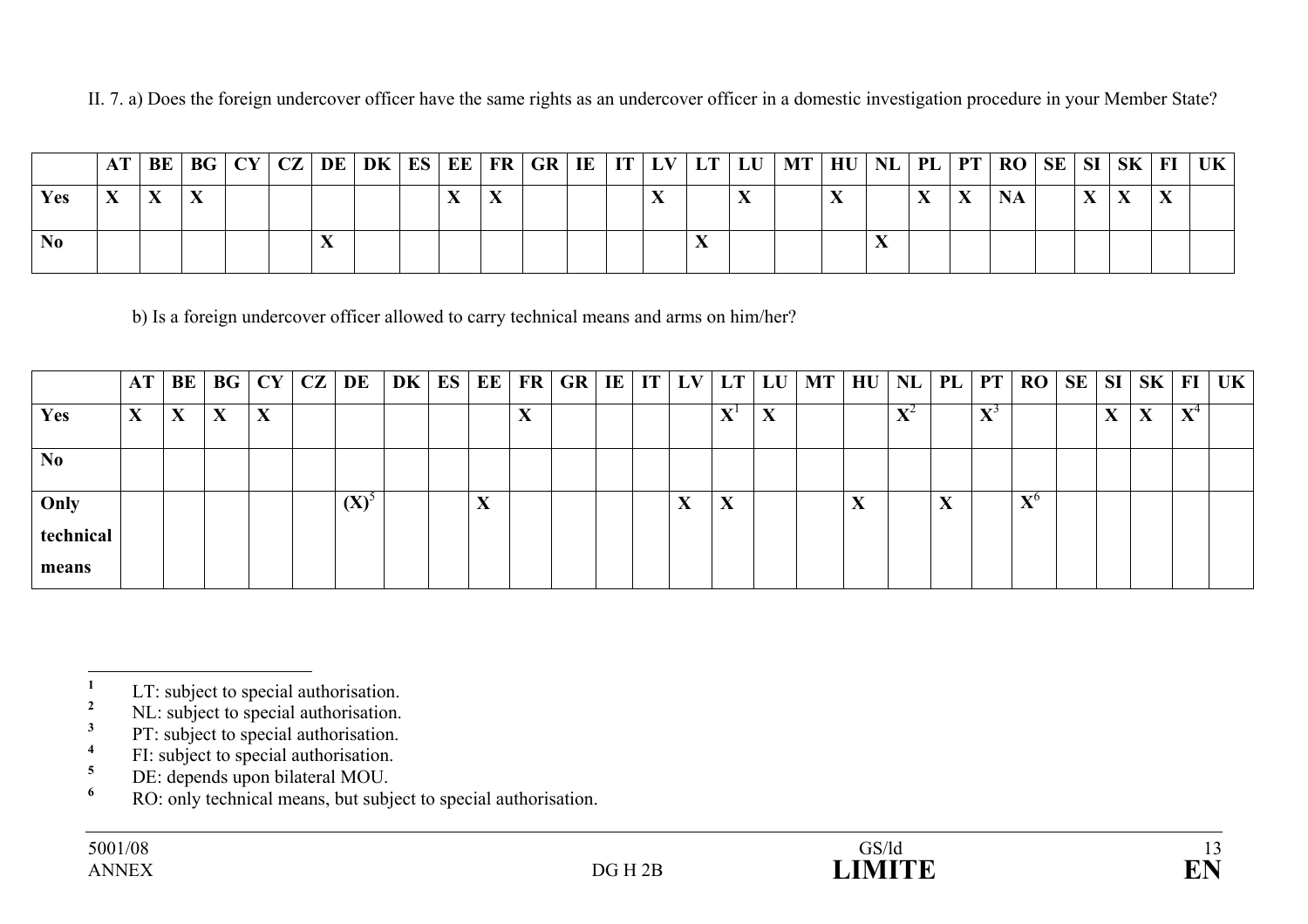### c) May he/she enter third-party flats/houses?

|                            | AT           | BE | BG                          | CY                        | CZ | <b>DE</b>         | DK | ES | EE                                     | FR        | GR | $IE$ $IT$ | LV                | $LT$ $LU$         |   | MT | HU | $NL$   PL                              |           | PT                | <b>RO</b> | <b>SE</b> | <b>SI</b> | SK                | $\bf{FI}$               | UK |
|----------------------------|--------------|----|-----------------------------|---------------------------|----|-------------------|----|----|----------------------------------------|-----------|----|-----------|-------------------|-------------------|---|----|----|----------------------------------------|-----------|-------------------|-----------|-----------|-----------|-------------------|-------------------------|----|
| Yes                        |              |    |                             | $\mathbf{x}$ z 1<br>∡⊾    |    |                   |    |    | $\mathbf{v}$<br>$\boldsymbol{\Lambda}$ | $\Lambda$ |    |           |                   | $\mathbf{v}$<br>л | Δ |    | X  | $\mathbf{v}$<br>$\boldsymbol{\Lambda}$ | $\Lambda$ |                   |           |           |           |                   |                         |    |
| N <sub>0</sub>             |              |    | $\blacksquare$<br>$\Lambda$ |                           |    |                   |    |    |                                        |           |    |           |                   |                   |   |    |    |                                        |           |                   | -43       |           |           |                   |                         |    |
| With<br>owner's<br>consent | $\mathbf{X}$ | X  |                             | $\mathbf{r}$<br>$\Lambda$ |    | $\mathbf{v}$<br>△ |    |    |                                        |           |    |           | $\mathbf{v}$<br>A |                   |   |    |    |                                        |           | $\mathbf{v}$<br>A |           |           | A         | $\mathbf{v}$<br>A | $\overline{\mathbf{x}}$ |    |

d) May he/she incite others to commit criminal offences?

|                | $AT \,   \, BE$        |   |   |  |     | BG   CY   CZ   DE   DK   ES | EE  | FR | GR |  | IE   IT   LV           |                                        |     | $LT$ LU $MT$ | HU   NL   PL |        |   |                   | $PT$ RO |   |                            | SE   SI   SK   FI   UK |
|----------------|------------------------|---|---|--|-----|-----------------------------|-----|----|----|--|------------------------|----------------------------------------|-----|--------------|--------------|--------|---|-------------------|---------|---|----------------------------|------------------------|
| Yes            |                        |   |   |  |     |                             |     |    |    |  |                        |                                        | -43 |              |              |        |   |                   |         |   |                            |                        |
| N <sub>0</sub> | $\boldsymbol{\Lambda}$ | X | X |  | -43 |                             | -43 | Δ  |    |  | $\boldsymbol{\Lambda}$ | $\mathbf{v}$<br>$\boldsymbol{\Lambda}$ |     |              | л            | v<br>A | л | $\mathbf{v}$<br>A |         | A | $\mathbf{V}^{\mathcal{L}}$ |                        |
| Unclear        |                        |   |   |  |     |                             |     |    |    |  |                        |                                        |     |              |              |        |   |                   |         |   |                            |                        |
|                |                        |   |   |  |     |                             |     |    |    |  |                        |                                        |     |              |              |        |   |                   |         |   |                            |                        |

<sup>&</sup>lt;sup>1</sup> CY: only with special license.

<sup>&</sup>lt;sup>2</sup> SK: except in some corruption cases, under specific circumstances.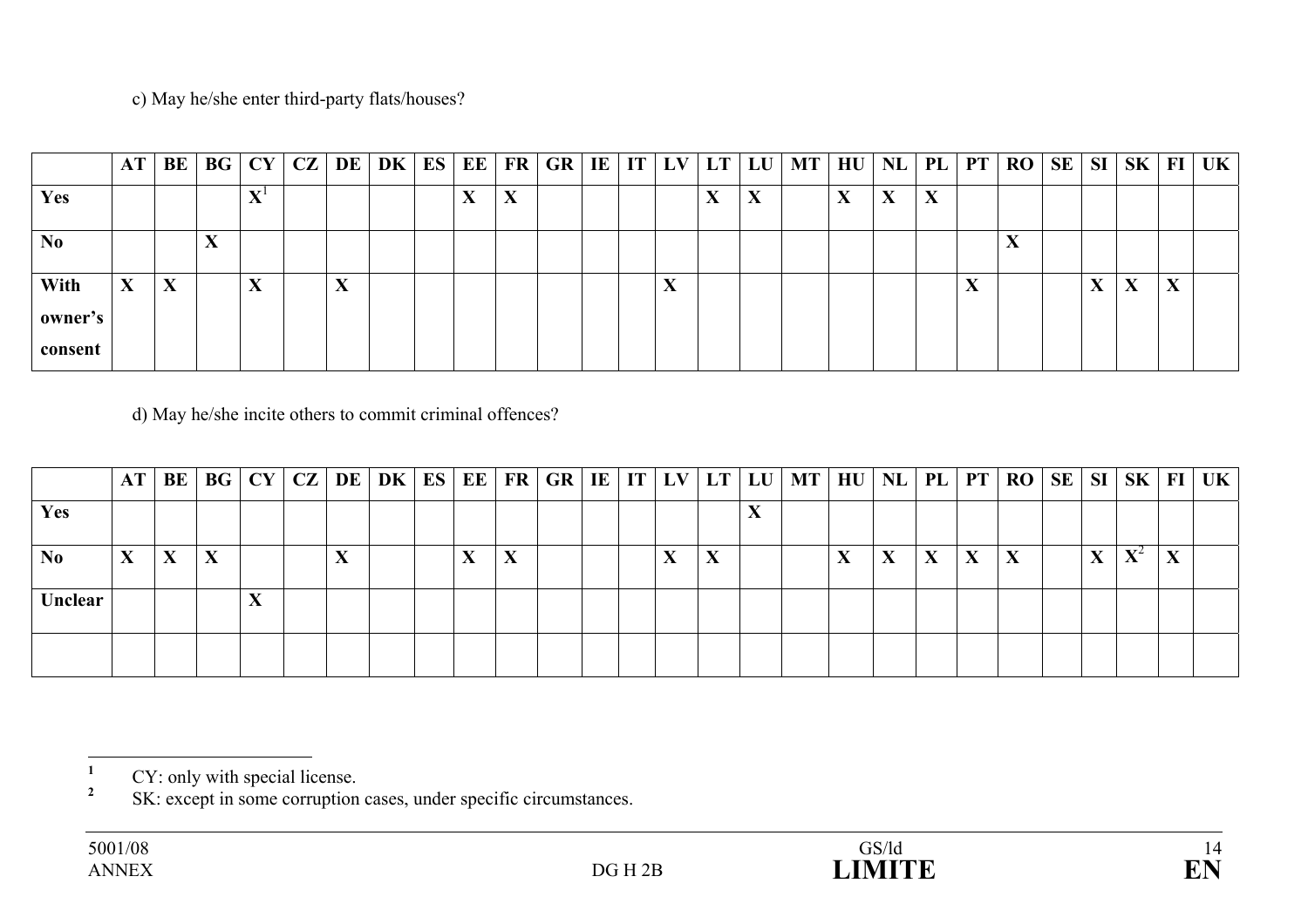II. 8. Can the state deploying the undercover officer use the information in subsequent proceedings in accordance with its own principles, or to a limited extent only (e.g. in accordance with certain conditions)?

#### SI: No

|             | AT | BE           | <b>BG</b> | CY | $CZ$ DE | DK | ES | EE | FR | GR | $\mathbf{I}$ <b>E</b> | IT | LV | $LT$ LU | $MT$ $HU$   | NL | PL           | PT | RO          | <b>SE</b> | <b>SI</b> | SK | FI | UK |
|-------------|----|--------------|-----------|----|---------|----|----|----|----|----|-----------------------|----|----|---------|-------------|----|--------------|----|-------------|-----------|-----------|----|----|----|
| Under       | X  |              |           |    | X       |    |    |    |    |    |                       |    |    |         | ${\bf X}^1$ |    | $\mathbf{X}$ |    | $\mathbf X$ |           |           |    |    |    |
| national    |    |              |           |    |         |    |    |    |    |    |                       |    |    |         |             |    |              |    |             |           |           |    |    |    |
| law         |    |              |           |    |         |    |    |    |    |    |                       |    |    |         |             |    |              |    |             |           |           |    |    |    |
| Yes, except |    | $\mathbf{X}$ |           |    |         |    |    |    |    |    |                       |    |    |         |             |    |              |    |             |           |           |    |    |    |
| for         |    |              |           |    |         |    |    |    |    |    |                       |    |    |         |             |    |              |    |             |           |           |    |    |    |
| security    |    |              |           |    |         |    |    |    |    |    |                       |    |    |         |             |    |              |    |             |           |           |    |    |    |
| intercepts  |    |              |           |    |         |    |    |    |    |    |                       |    |    |         |             |    |              |    |             |           |           |    |    |    |
| Only, after |    |              | X         |    |         |    |    |    |    |    |                       |    |    |         |             |    |              |    |             |           |           |    |    |    |
| <b>MLA</b>  |    |              |           |    |         |    |    |    |    |    |                       |    |    |         |             |    |              |    |             |           |           |    |    |    |
| request     |    |              |           |    |         |    |    |    |    |    |                       |    |    |         |             |    |              |    |             |           |           |    |    |    |

<sup>&</sup>lt;sup>1</sup> HU: but UCA will always have to enjoy special witness status.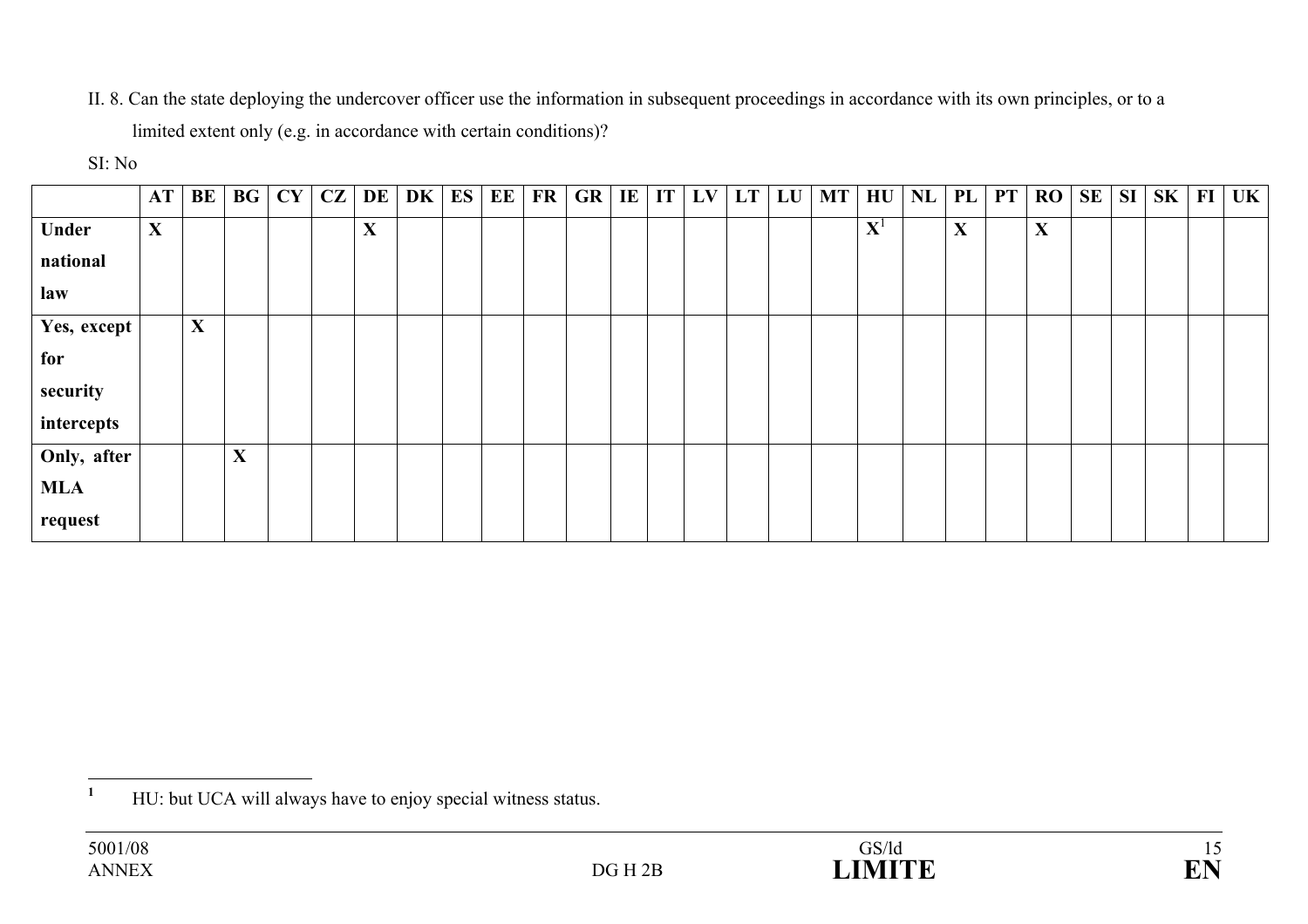| <b>For agreed</b> |  | $\Lambda$ |  |  | w.<br>△ | $\mathbf{X}$ |  | $\Lambda$ | $\boldsymbol{\Lambda}$ |  | $\Lambda$ |                        |  | $\mathbf{V}^{\mathcal{L}}$<br>$\Lambda$ | $\overline{ }$ |  |
|-------------------|--|-----------|--|--|---------|--------------|--|-----------|------------------------|--|-----------|------------------------|--|-----------------------------------------|----------------|--|
| <i>purposes</i>   |  |           |  |  |         |              |  |           |                        |  |           |                        |  |                                         |                |  |
| 1n                |  |           |  |  |         |              |  |           |                        |  |           | $\boldsymbol{\Lambda}$ |  |                                         |                |  |
| accordance        |  |           |  |  |         |              |  |           |                        |  |           |                        |  |                                         |                |  |
| with int'l        |  |           |  |  |         |              |  |           |                        |  |           |                        |  |                                         |                |  |
| agreements        |  |           |  |  |         |              |  |           |                        |  |           |                        |  |                                         |                |  |

II. 9. Under what conditions can foreign undercover officers be held responsible under criminal or civil law for activities related to their deployment?

|                     | <b>AT</b> | BE | BG | CY | CZ | <b>DE</b> | DK | ES | EE | <b>FR</b> | GR | $\mathbf{I}$ |  | $\vert$ IT $\vert$ LV $\vert$ LT $\vert$ LU $\vert$ | <b>MT</b> | $H\mathrm{U}$ | <b>NL</b> | <b>PL</b> | PT | RO | <b>SE</b> | <b>SI</b> | $SK$ FI     | UK |
|---------------------|-----------|----|----|----|----|-----------|----|----|----|-----------|----|--------------|--|-----------------------------------------------------|-----------|---------------|-----------|-----------|----|----|-----------|-----------|-------------|----|
| Schengen            | X         |    |    |    |    |           |    |    |    |           |    |              |  |                                                     |           |               |           |           |    |    |           |           |             |    |
| provisions          |           |    |    |    |    |           |    |    |    |           |    |              |  |                                                     |           |               |           |           |    |    |           |           |             |    |
| <b>Articles 14-</b> | X         |    |    |    |    |           |    |    |    |           |    |              |  |                                                     |           |               |           |           |    |    |           |           | $\mathbf X$ |    |
| 16 2000             |           |    |    |    |    |           |    |    |    |           |    |              |  |                                                     |           |               |           |           |    |    |           |           |             |    |
| <b>MLA</b>          |           |    |    |    |    |           |    |    |    |           |    |              |  |                                                     |           |               |           |           |    |    |           |           |             |    |
| Convention          |           |    |    |    |    |           |    |    |    |           |    |              |  |                                                     |           |               |           |           |    |    |           |           |             |    |
| <b>Articles 21-</b> |           |    | X  |    |    |           |    |    |    |           |    |              |  |                                                     |           |               |           |           |    |    |           |           |             |    |
| $22$ of $2nd$       |           |    |    |    |    |           |    |    |    |           |    |              |  |                                                     |           |               |           |           |    |    |           |           |             |    |
| <b>Protocol to</b>  |           |    |    |    |    |           |    |    |    |           |    |              |  |                                                     |           |               |           |           |    |    |           |           |             |    |

**<sup>1</sup>** FR: discretion of magistrate to communicate, under conditions to be determined by him/her, information to the other Member State.

**<sup>2</sup>** SK: only if the offence is punishable by at least 5 years imprisonment, or is on an offence of corruption, abuse of authority by a public official or money laundering.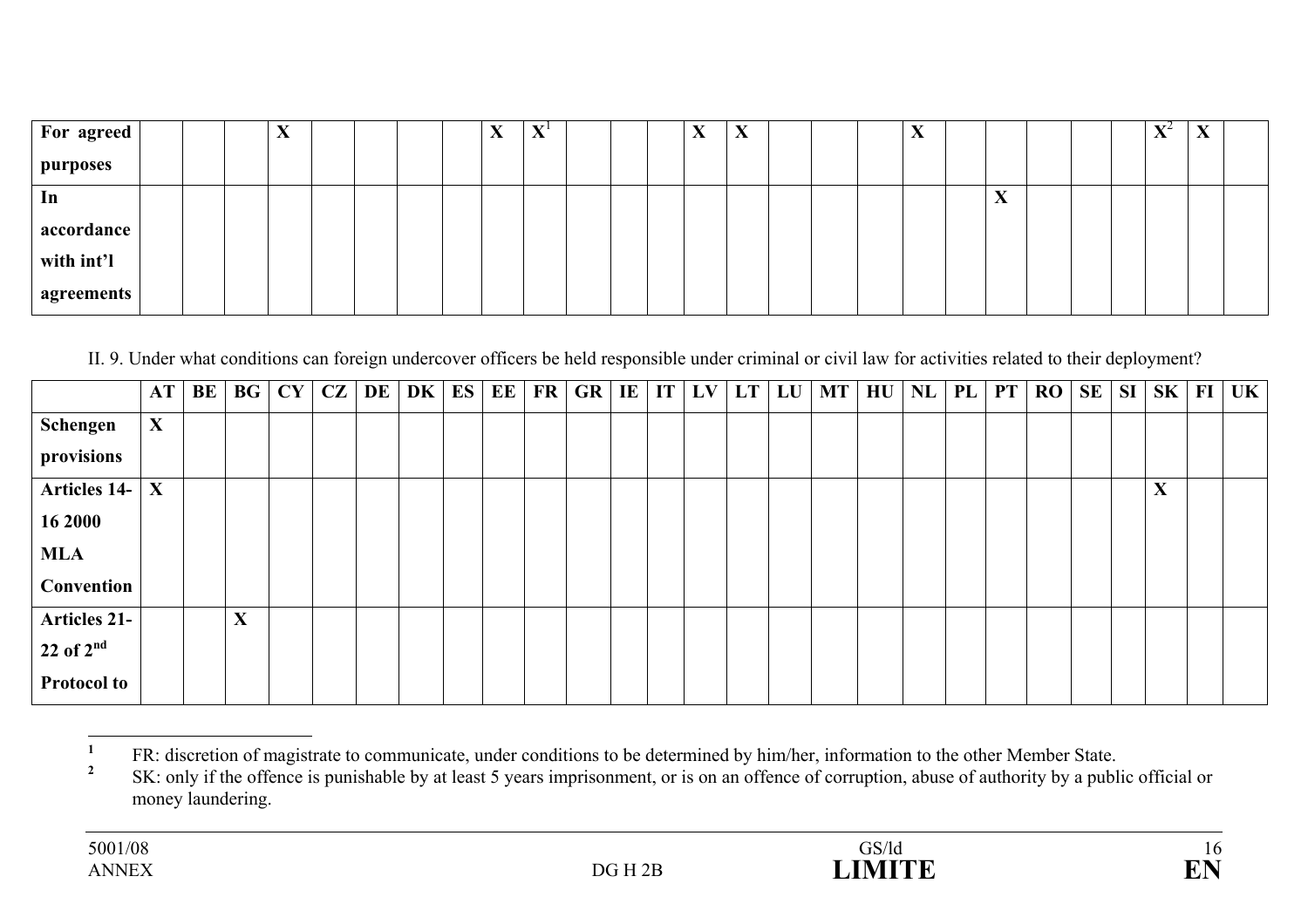| <b>CoE MLA</b>                                         |              |                           |                                                                          |                                          |                                                                     |
|--------------------------------------------------------|--------------|---------------------------|--------------------------------------------------------------------------|------------------------------------------|---------------------------------------------------------------------|
| <b>Convention</b>                                      |              |                           |                                                                          |                                          |                                                                     |
| <b>National</b><br>$\mathbf{v}$<br>X<br>X<br>$\Lambda$ | $X^{\prime}$ | $\mathbf{v}$<br>$\Lambda$ | $\mathbf{v}$<br>X<br>$\mathbf{v}$<br>$\boldsymbol{\Lambda}$<br>$\Lambda$ | X<br>X<br>X<br>$\mathbf{v}$<br>$\Lambda$ | $\mathbf{v}$<br>$\Lambda$                                           |
| law                                                    |              |                           |                                                                          |                                          |                                                                     |
| <b>Not</b>                                             |              |                           |                                                                          |                                          | $\mathbf{v}$<br>$\mathbf{r}$<br>$\boldsymbol{\Lambda}$<br>$\Lambda$ |

II. 10. On what legal basis is the deployment foreign undercover officers authorised?

See ADD 1 (to be issued)

### **III. Assessment of the importance of undercover officers**

- III. 1. What importance does your Member State attach to the deployment of undercover officers for investigating serious criminal offences, in particular of organised crime and terrorism? (Please indicate on a scale from 0 to 10, with 0 for "no importance" and 10 for "indispensable") - **8**
- III. 2. What importance does your Member State attach to the *cross-border* deployment of undercover officers for investigating particularly crossborder serious criminal offences? (Please indicate on a scale from 0 to 10, with 0 for "no importance" and 10 for "indispensable") - **7**

|                 |           | BE                    | BG        | CY CZ DE |  | DK ES EE |    | FR   GR |  |   |    |           | IE   IT   LV   LT   LU   MT | $H\mathrm{U}$   NL |    | PL |    | $PT$ RO SE |  |
|-----------------|-----------|-----------------------|-----------|----------|--|----------|----|---------|--|---|----|-----------|-----------------------------|--------------------|----|----|----|------------|--|
| . domestic      | 10        | $\tilde{\phantom{a}}$ | 10        | 10       |  |          | 10 |         |  |   | 10 | <b>10</b> |                             | 10                 | 10 |    | 10 | <b>10</b>  |  |
| 2. cross-border | <b>10</b> | <b>10</b>             | <b>10</b> | 10       |  |          | 10 |         |  | 0 | 10 | <b>10</b> |                             | 10                 | 8  |    | 10 | <b>10</b>  |  |

<sup>&</sup>lt;sup>1</sup> DE: foreign UCAs are treated as private persons, but their identity will be disclosed only in exceptional cases for criminal prosecutions. Regarding civil liability, this is assumed by the German Federal Republic.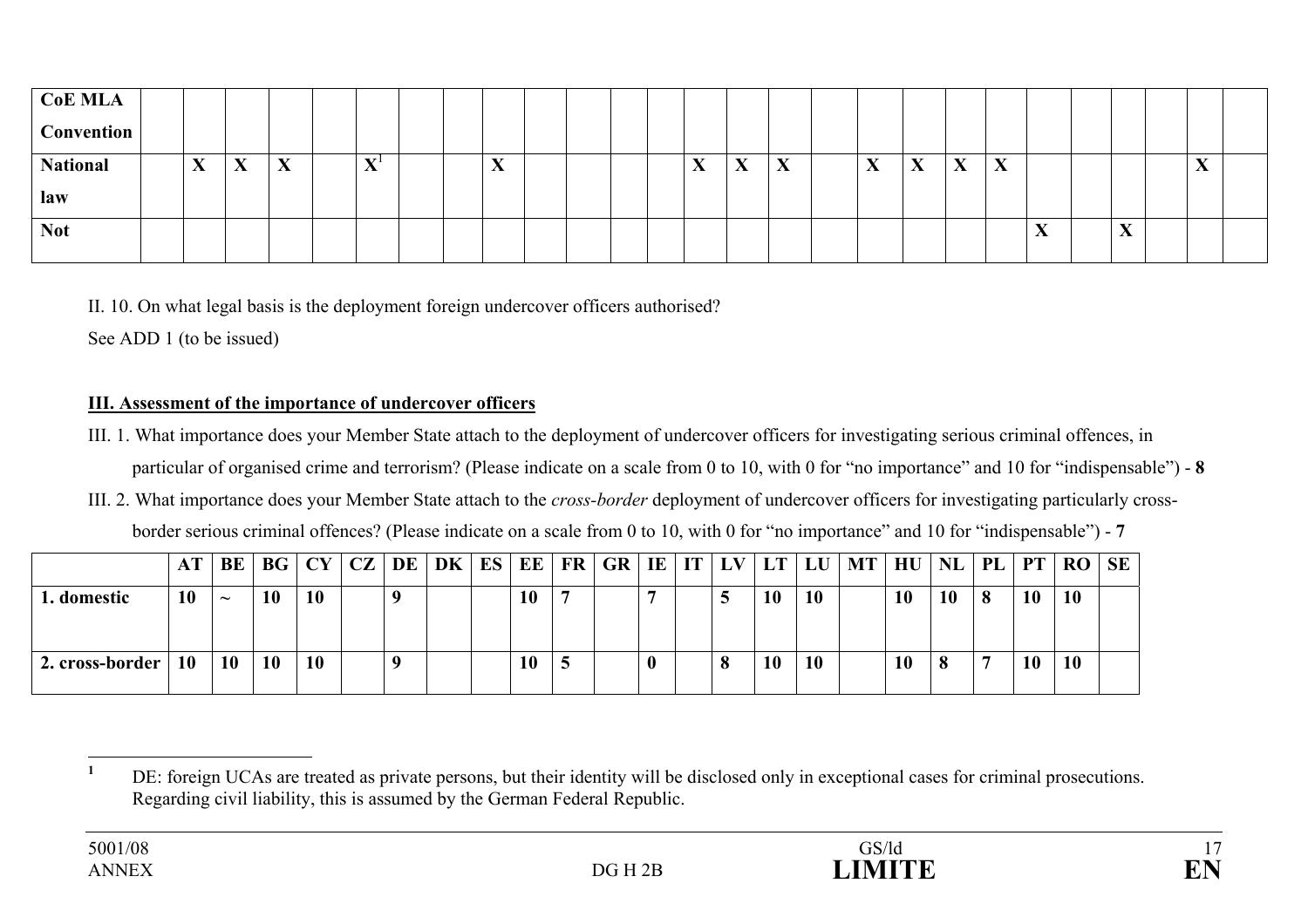## **IV. Cross-border deployment of undercover officers:**

|                       |              | $\alpha$ and $\alpha$ and $\alpha$ and $\alpha$ and $\alpha$ and $\alpha$ and $\alpha$ and $\alpha$ and $\alpha$ and $\alpha$ and $\alpha$ and $\alpha$ and $\alpha$ and $\alpha$ and $\alpha$ and $\alpha$ and $\alpha$ and $\alpha$ and $\alpha$ and $\alpha$ and $\alpha$ and $\alpha$ and $\alpha$ and $\alpha$ and $\alpha$ |                |           |              |                |   |          |          |              |             |    |    |   |    |    |   |             |    |              |              |              |          |           |             |    |              |
|-----------------------|--------------|----------------------------------------------------------------------------------------------------------------------------------------------------------------------------------------------------------------------------------------------------------------------------------------------------------------------------------|----------------|-----------|--------------|----------------|---|----------|----------|--------------|-------------|----|----|---|----|----|---|-------------|----|--------------|--------------|--------------|----------|-----------|-------------|----|--------------|
|                       | $\mathbf{A}$ | BE                                                                                                                                                                                                                                                                                                                               | $\bf{B}$       | <b>CY</b> | $\mathbf C$  | D              | D | $\bf{E}$ | $\bf{E}$ | $\mathbf{F}$ | $\mathbf G$ | IE | IT | L | LT | LU | M | H           | NL | $\mathbf{P}$ | $\mathbf{P}$ | $\bf R$      | S        | $\bf{FI}$ | S           | SK | $\mathbf{U}$ |
|                       | T            |                                                                                                                                                                                                                                                                                                                                  | $\mathbf{G}^1$ |           | $\mathbf{Z}$ | $\mathbf{E}^2$ | K | S        | $\bf{E}$ | ${\bf R}^3$  | $\mathbf R$ |    |    | V |    |    | T | $\mathbf U$ |    | L            | T            | $\mathbf{O}$ | $\bf{E}$ | 4         | $\mathbf I$ |    | $\mathbf K$  |
|                       |              |                                                                                                                                                                                                                                                                                                                                  |                |           |              |                |   |          |          |              |             |    |    |   |    |    |   |             |    |              |              |              |          |           | 5           |    |              |
| <b>UCA</b> not        |              | $\boldsymbol{\mathrm{X}}$                                                                                                                                                                                                                                                                                                        |                |           |              |                |   |          |          |              |             |    |    |   |    |    |   |             |    |              |              |              |          |           |             |    |              |
| regulated in          |              |                                                                                                                                                                                                                                                                                                                                  |                |           |              |                |   |          |          |              |             |    |    |   |    |    |   |             |    |              |              |              |          |           |             |    |              |
| other countries       |              |                                                                                                                                                                                                                                                                                                                                  |                |           |              |                |   |          |          |              |             |    |    |   |    |    |   |             |    |              |              |              |          |           |             |    |              |
| <b>UCA</b> techniques |              | $\boldsymbol{\mathrm{X}}$                                                                                                                                                                                                                                                                                                        |                |           |              |                |   |          |          |              |             |    |    |   |    |    |   |             |    |              |              |              |          |           |             |    |              |
| not allowed in        |              |                                                                                                                                                                                                                                                                                                                                  |                |           |              |                |   |          |          |              |             |    |    |   |    |    |   |             |    |              |              |              |          |           |             |    |              |
| other countries       |              |                                                                                                                                                                                                                                                                                                                                  |                |           |              |                |   |          |          |              |             |    |    |   |    |    |   |             |    |              |              |              |          |           |             |    |              |
| Insufficient          |              | $\boldsymbol{\mathrm{X}}$                                                                                                                                                                                                                                                                                                        |                |           |              |                |   |          |          |              |             |    |    |   |    |    |   |             |    |              |              |              |          |           |             |    |              |
| guarantees for        |              |                                                                                                                                                                                                                                                                                                                                  |                |           |              |                |   |          |          |              |             |    |    |   |    |    |   |             |    |              |              |              |          |           |             |    |              |
| protecting UCA        |              |                                                                                                                                                                                                                                                                                                                                  |                |           |              |                |   |          |          |              |             |    |    |   |    |    |   |             |    |              |              |              |          |           |             |    |              |
| true identity         |              |                                                                                                                                                                                                                                                                                                                                  |                |           |              |                |   |          |          |              |             |    |    |   |    |    |   |             |    |              |              |              |          |           |             |    |              |

IV. 1. What is your experience with regard to the application of Article 14 of the Convention on Mutual Assistance in Criminal Matters between the Member States of the European Union and of Article 23 of the Convention on mutual assistance and cooperation between customs administrations (Naples II) ?

 $\frac{1}{2}$  MLA Convention not yet in force in BG.

 $\frac{2}{3}$  DE: good experience.

 $\frac{3}{4}$  Long experience.

<sup>4</sup> Not enough possibility to allow UCA for the purpose of prevention of offences.

**<sup>5</sup>** SI: Very good experience.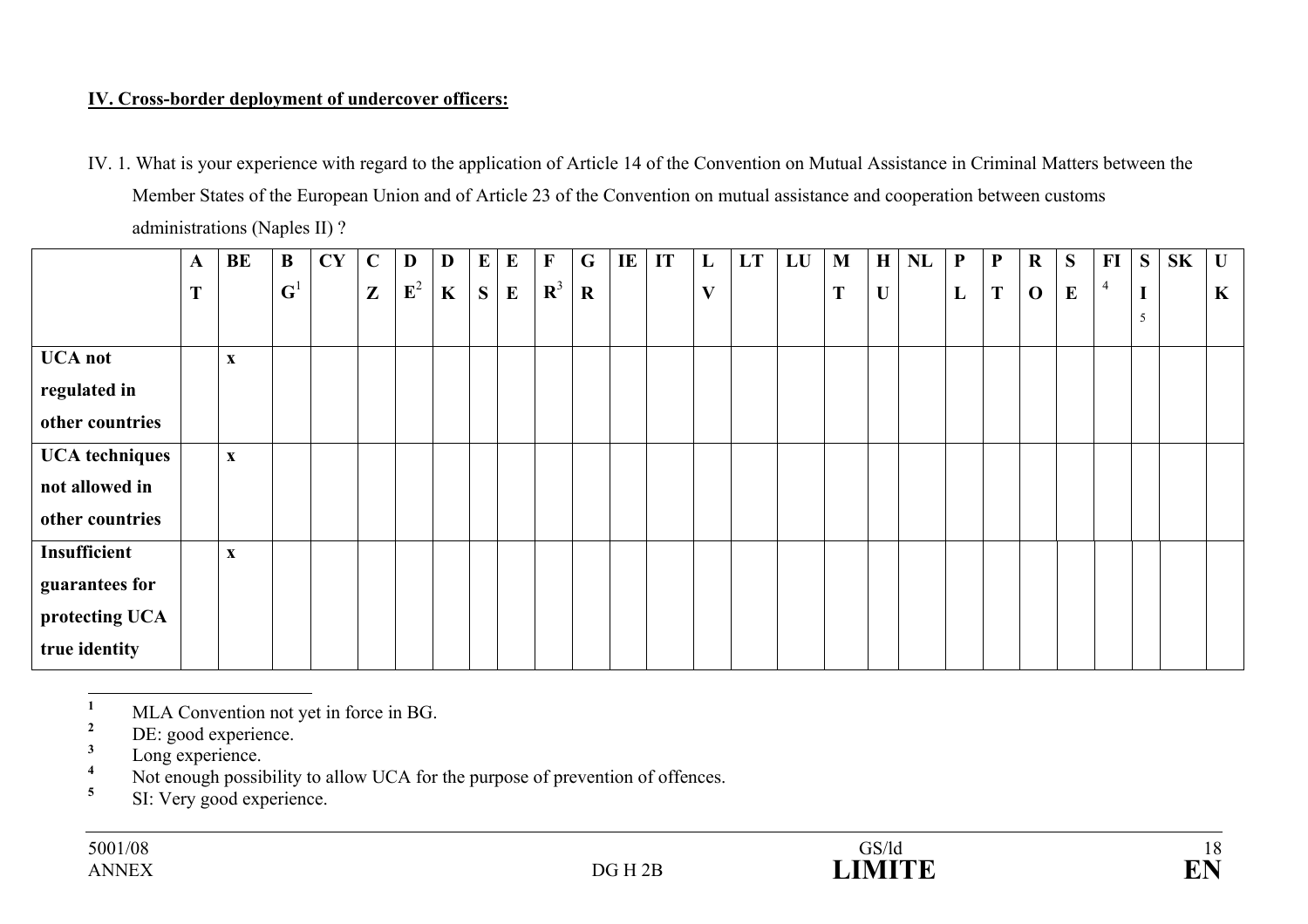| No specialised      |   |   |              |   |  |  |  |  |  |                   |                           |  |                                        |   |       |   |  |                           |  |
|---------------------|---|---|--------------|---|--|--|--|--|--|-------------------|---------------------------|--|----------------------------------------|---|-------|---|--|---------------------------|--|
| $\vert$ UCA unit in |   |   |              |   |  |  |  |  |  |                   |                           |  |                                        |   |       |   |  |                           |  |
| other country       |   |   |              |   |  |  |  |  |  |                   |                           |  |                                        |   |       |   |  |                           |  |
| <b>Time for</b>     |   | л |              |   |  |  |  |  |  |                   |                           |  |                                        |   |       |   |  |                           |  |
| approval            |   |   |              |   |  |  |  |  |  |                   |                           |  |                                        |   |       |   |  |                           |  |
| Not applicable      | X |   | $\mathbf{v}$ | X |  |  |  |  |  | $\mathbf{v}$<br>A | $\mathbf{v}$<br>$\Lambda$ |  | $\mathbf{v}$<br>$\boldsymbol{\Lambda}$ | X | $X^1$ | X |  | $\mathbf{v}$<br>$\Lambda$ |  |
|                     |   |   |              |   |  |  |  |  |  |                   |                           |  |                                        |   |       |   |  |                           |  |

## IV. 2. What importance do Eurojust, EJN and Europol have in the cross-border deployment of undercover officers?

|                | A           | B | B           | $\mathbf C$ | $\Gamma$     | D        | D | $\bf{E}$ | E | $\mathbf{F}$ | G           |   |   | L           | L | L                 | M | $\mathbf H$ | N                 | ${\bf P}$ | ${\bf P}$ | $\mathbf R$                            | S | S | S | $\mathbf{F}$                           | $\mathbf{U}$ |
|----------------|-------------|---|-------------|-------------|--------------|----------|---|----------|---|--------------|-------------|---|---|-------------|---|-------------------|---|-------------|-------------------|-----------|-----------|----------------------------------------|---|---|---|----------------------------------------|--------------|
|                | T           | E | G           | Y           | $\mathbf{Z}$ | $\bf{E}$ | K | S        | E | $\mathbf R$  | $\mathbf R$ | E | T | V           | T | U                 | T | U           | L                 | L         | T         | $\mathbf 0$                            | E |   | K |                                        | $\mathbf K$  |
| Important      | $\mathbf X$ | X | ${\bf X}^2$ | $\mathbf X$ |              | X        |   |          |   |              |             |   |   |             |   | $\mathbf{v}$<br>A |   |             | ${\bf X}^{\rm l}$ |           |           | X                                      |   |   | X |                                        |              |
| Practically    |             | X |             |             |              |          |   |          |   |              |             | X |   |             |   |                   |   | X           |                   |           |           | $\mathbf{v}$<br>$\boldsymbol{\Lambda}$ |   |   |   |                                        |              |
| involved       |             |   |             |             |              |          |   |          |   |              |             |   |   |             |   |                   |   |             |                   |           |           |                                        |   |   |   |                                        |              |
| N <sub>0</sub> |             | X |             |             |              |          |   |          | X | X            |             |   |   | $\mathbf X$ | X |                   |   |             |                   | X         | X         |                                        |   |   | X | $\mathbf{v}$<br>$\boldsymbol{\Lambda}$ |              |
| practical      |             |   |             |             |              |          |   |          |   |              |             |   |   |             |   |                   |   |             |                   |           |           |                                        |   |   |   |                                        |              |
| experience     |             |   |             |             |              |          |   |          |   |              |             |   |   |             |   |                   |   |             |                   |           |           |                                        |   |   |   |                                        |              |
| <b>S</b>       |             |   |             |             |              |          |   |          |   |              |             |   |   |             |   |                   |   |             |                   |           |           |                                        |   |   |   |                                        |              |

<sup>2</sup> All 2006-2007 operations where BG was involved, also involved Europol.

<sup>&</sup>lt;sup>1</sup> Not Applicable regarding customs.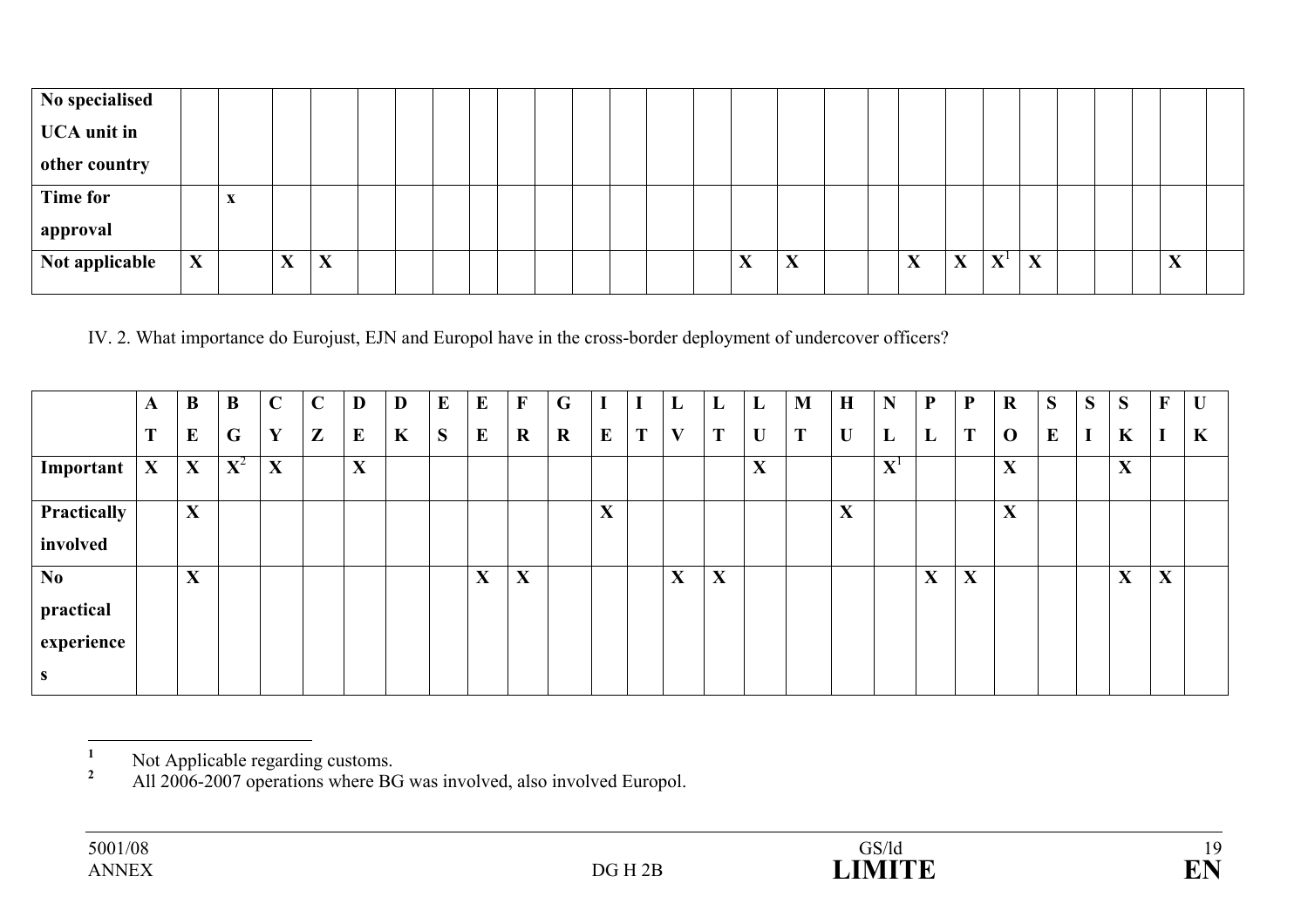IV. 3. In how many cases – if possible per year as from 2002 – has your Member State made a request for mutual assistance to another Member State, aimed at the deployment of an undercover officer? (If no figures are available, please estimate).

|                    | AT | BE          |                  | BG   CY     | CZ | DE    | DK | ES | EE                                     | FR | <b>GR</b> | IE               | $IT$ $LV$ | LT | LU       | <b>MT</b> | HU |                   | $NL$ PL | PT       | RO | SE |                    | $\vert$ SI $\vert$ SK $\vert$ FI $\vert$ |                                        | UK |
|--------------------|----|-------------|------------------|-------------|----|-------|----|----|----------------------------------------|----|-----------|------------------|-----------|----|----------|-----------|----|-------------------|---------|----------|----|----|--------------------|------------------------------------------|----------------------------------------|----|
| <b>Deployments</b> |    | 5           | $\boldsymbol{0}$ | $\mathbf 0$ |    | $50-$ |    |    |                                        | ັ  |           | $\boldsymbol{0}$ | <b>10</b> |    | $\bf{0}$ |           | 14 |                   | $10-$   | $5-$     |    |    | $\rightarrow$<br>J | $6-$                                     | $\mathbf{v}$<br>$\boldsymbol{\Lambda}$ |    |
| abroad             |    |             |                  |             |    | 70    |    |    |                                        |    |           |                  |           |    |          |           |    |                   | $15^3$  | $\bm{0}$ |    |    |                    | $10^4$                                   |                                        |    |
| Foreign            |    | $\mathbf o$ |                  | $\bf{0}$    |    |       |    |    |                                        |    |           | $\boldsymbol{0}$ |           |    |          |           |    |                   |         |          |    |    |                    |                                          |                                        |    |
| requests           |    |             |                  |             |    |       |    |    |                                        |    |           |                  |           |    |          |           |    |                   |         |          |    |    |                    |                                          |                                        |    |
| received           |    |             |                  |             |    |       |    |    |                                        |    |           |                  |           |    |          |           |    |                   |         |          |    |    |                    |                                          |                                        |    |
| No statistics      | X  |             |                  |             |    |       |    |    | $\mathbf{v}$<br>$\boldsymbol{\Lambda}$ |    |           |                  |           |    |          |           |    | $\mathbf{v}$<br>A |         |          |    |    |                    |                                          |                                        |    |

 $\frac{1}{2}$  Little role for Europol.

<sup>&</sup>lt;sup>2</sup> Since 2002 appr. 15 requests in context of operational co-operation.<br><sup>3</sup> 10.15 by the police  $\frac{1}{2}$  Plug 2.2 by Border Guard.

 $\frac{3}{4}$  10-15 by the police + Plus 2-3 by Border Guard.

**<sup>4</sup>** For intelligence purposes, none for judicial purposes.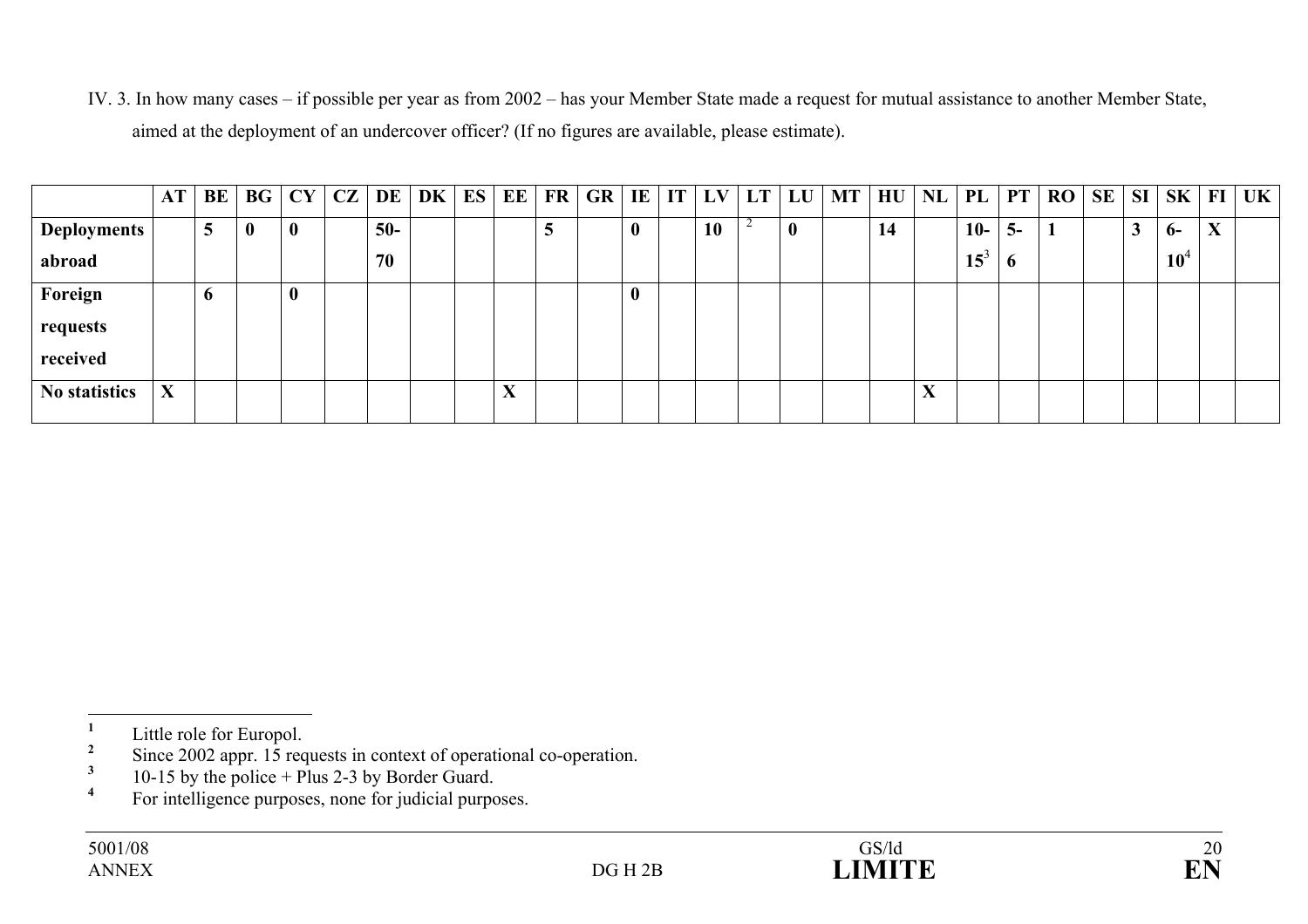IV. 4. In how many of these cases was such request refused by another Member State? (If no statistics are maintained or are available, an estimate in percentages would suffice).

|                | AT | BE |                   | BG   CY |        | $ {\bf CZ} {\bf DE} {\bf DK} $ |                           |  |  | $\vert$ ES $\vert$ EE $\vert$ FR $\vert$ GR $\vert$ IE $\vert$ IT $\vert$ LV $\vert$ | LT           | LU       | <b>MT</b> | HU |            |              |              | $NL$   PL   PT   RO   SE   SI   SK   FI   UK |  |          |                          |  |
|----------------|----|----|-------------------|---------|--------|--------------------------------|---------------------------|--|--|--------------------------------------------------------------------------------------|--------------|----------|-----------|----|------------|--------------|--------------|----------------------------------------------|--|----------|--------------------------|--|
|                |    |    |                   |         | $26^2$ |                                |                           |  |  | $10-$                                                                                | $\mathbf{0}$ | $\bf{0}$ |           | v  |            | $\mathbf{0}$ | $\mathbf{0}$ | 0                                            |  | $\bf{0}$ |                          |  |
|                |    |    |                   |         |        |                                |                           |  |  | 20%                                                                                  |              |          |           |    |            |              |              |                                              |  |          |                          |  |
| N <sub>0</sub> | X  |    | $\mathbf{v}$<br>Δ | X       |        |                                | $\mathbf{v}$<br>$\Lambda$ |  |  |                                                                                      |              |          |           |    | $\sqrt{2}$ |              |              |                                              |  |          | $\mathbf{v}$<br>$\Delta$ |  |
| statistics     |    |    |                   |         |        |                                |                           |  |  |                                                                                      |              |          |           |    |            |              |              |                                              |  |          |                          |  |
| or NA          |    |    |                   |         |        |                                |                           |  |  |                                                                                      |              |          |           |    |            |              |              |                                              |  |          |                          |  |

IV. 5. In how many cases was the reason provided by the other Member State for the refusal:

|             | <b>AT</b> | BE        | $\bf{B}$ <b>G</b> | CY        | CZ | $DE$   D |   | ES | EE        | <b>FR</b>   | G | IE        | $\bf{I}$   | LV | LT        | LU        | M | $\bf H$   | NL        | PL | <b>PT</b>   | $\mathbf R$ | S | S            | S           | $\mathbf{F}$ | $\mathbf U$  |
|-------------|-----------|-----------|-------------------|-----------|----|----------|---|----|-----------|-------------|---|-----------|------------|----|-----------|-----------|---|-----------|-----------|----|-------------|-------------|---|--------------|-------------|--------------|--------------|
|             |           |           |                   |           |    |          | K |    |           |             | R |           | <b>TIP</b> |    |           |           | m | U         |           |    |             | $\mathbf 0$ | E | I            | $\mathbf K$ | I            | $\mathbf{K}$ |
| a)          | <b>NA</b> | <b>NA</b> | <b>NA</b>         | <b>NA</b> |    |          |   |    | <b>NA</b> | $\mathbf 0$ |   | <b>NA</b> |            |    | <b>NA</b> | <b>NA</b> |   | <b>NA</b> | <b>NA</b> | X  | $\mathbf X$ | X           |   | $\mathbf{X}$ | $\mathbf X$ | $\mathbf N$  |              |
| principal   |           |           |                   |           |    |          |   |    |           |             |   |           |            |    |           |           |   |           |           |    |             |             |   |              |             | $\mathbf{A}$ |              |
| incompati   |           |           |                   |           |    |          |   |    |           |             |   |           |            |    |           |           |   |           |           |    |             |             |   |              |             |              |              |
| bility with |           |           |                   |           |    |          |   |    |           |             |   |           |            |    |           |           |   |           |           |    |             |             |   |              |             |              |              |
| domestic    |           |           |                   |           |    |          |   |    |           |             |   |           |            |    |           |           |   |           |           |    |             |             |   |              |             |              |              |
| law         |           |           |                   |           |    |          |   |    |           |             |   |           |            |    |           |           |   |           |           |    |             |             |   |              |             |              |              |

<sup>1</sup> V = variable figures.<br><sup>2</sup> DE: 2005 = 26 Base

**<sup>2</sup>** DE: 2005 = 26. Based on this experience, less requests were made in 2006, as a result of which only 2 were refused.

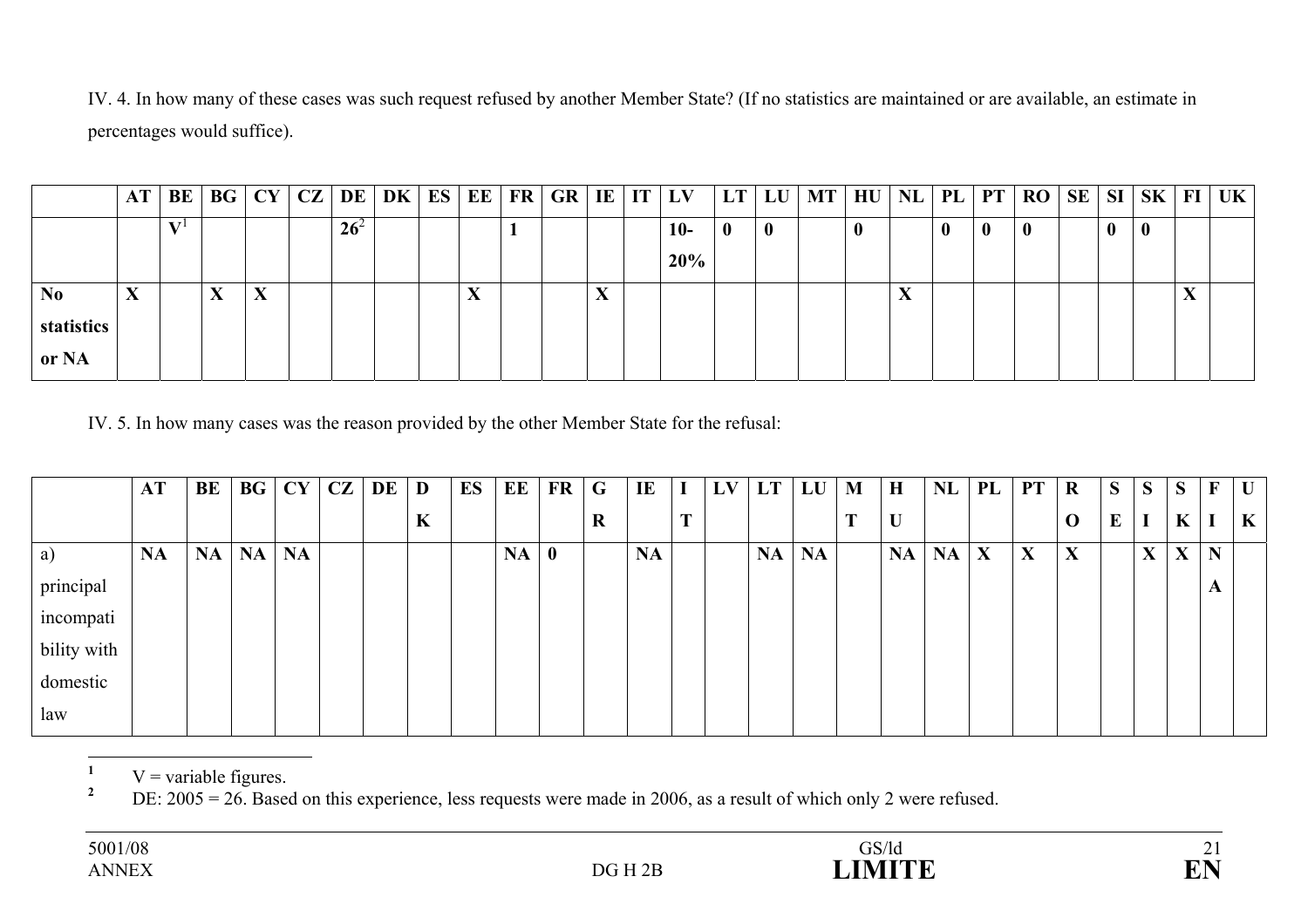| b) lack of  |  |  |  |  | $\boldsymbol{0}$ |  |             |  |  | $\mathbf X$ | $\mathbf X$ | $\mathbf X$ | $\mathbf X$ | $\mathbf X$ |  |
|-------------|--|--|--|--|------------------|--|-------------|--|--|-------------|-------------|-------------|-------------|-------------|--|
| ${\rm an}$  |  |  |  |  |                  |  |             |  |  |             |             |             |             |             |  |
| internation |  |  |  |  |                  |  |             |  |  |             |             |             |             |             |  |
| al law      |  |  |  |  |                  |  |             |  |  |             |             |             |             |             |  |
| basis       |  |  |  |  |                  |  |             |  |  |             |             |             |             |             |  |
| c) lack of  |  |  |  |  | $\bf{0}$         |  | ${\bf X}^1$ |  |  | $\mathbf X$ | X           | $\mathbf X$ | $\mathbf X$ | $\mathbf X$ |  |
| specific    |  |  |  |  |                  |  |             |  |  |             |             |             |             |             |  |
| requireme   |  |  |  |  |                  |  |             |  |  |             |             |             |             |             |  |
| nts for the |  |  |  |  |                  |  |             |  |  |             |             |             |             |             |  |
| deploymen   |  |  |  |  |                  |  |             |  |  |             |             |             |             |             |  |
| t of an     |  |  |  |  |                  |  |             |  |  |             |             |             |             |             |  |
| undercove   |  |  |  |  |                  |  |             |  |  |             |             |             |             |             |  |
| r officer   |  |  |  |  |                  |  |             |  |  |             |             |             |             |             |  |
| under the   |  |  |  |  |                  |  |             |  |  |             |             |             |             |             |  |
| law of the  |  |  |  |  |                  |  |             |  |  |             |             |             |             |             |  |
| requested   |  |  |  |  |                  |  |             |  |  |             |             |             |             |             |  |
| Member      |  |  |  |  |                  |  |             |  |  |             |             |             |             |             |  |
| State       |  |  |  |  |                  |  |             |  |  |             |             |             |             |             |  |

<sup>&</sup>lt;sup>1</sup> In some cases the requests from other Member States were rejected because of the lack of Latvian regulation regarding the protection of UCA identity at a possible trial.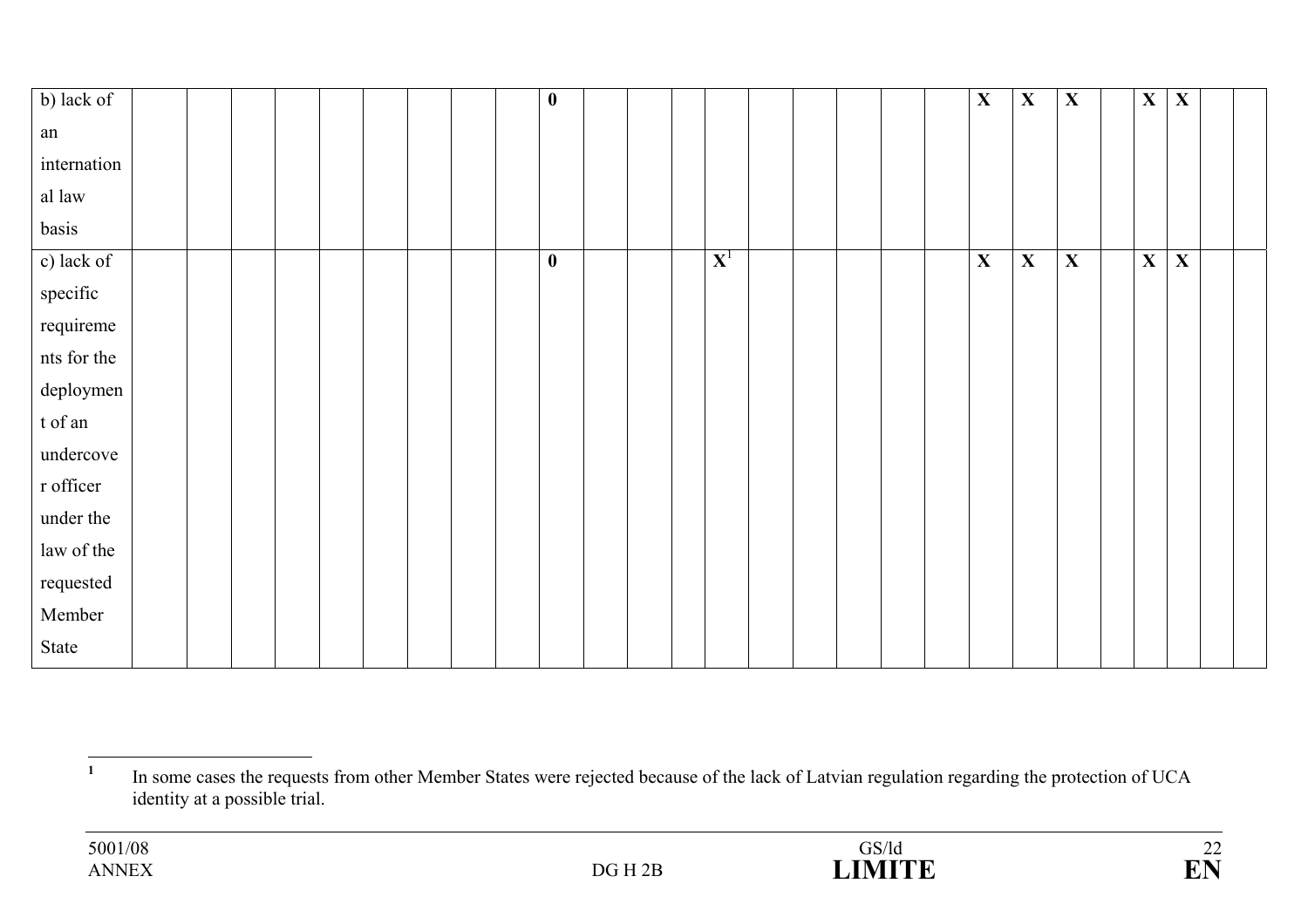| $\overline{d}$ |  |  |  |  | $\bf{0}$ |  |  |  |  | X            | $\mathbf{X}$ | $\mathbf X$ | $\mathbf{X}$            | $\overline{\mathbf{X}}$ |  |
|----------------|--|--|--|--|----------|--|--|--|--|--------------|--------------|-------------|-------------------------|-------------------------|--|
| impossibili    |  |  |  |  |          |  |  |  |  |              |              |             |                         |                         |  |
| ty to reach    |  |  |  |  |          |  |  |  |  |              |              |             |                         |                         |  |
| ${\rm an}$     |  |  |  |  |          |  |  |  |  |              |              |             |                         |                         |  |
| agreement      |  |  |  |  |          |  |  |  |  |              |              |             |                         |                         |  |
| under          |  |  |  |  |          |  |  |  |  |              |              |             |                         |                         |  |
| Article 14     |  |  |  |  |          |  |  |  |  |              |              |             |                         |                         |  |
| of the         |  |  |  |  |          |  |  |  |  |              |              |             |                         |                         |  |
| Conventio      |  |  |  |  |          |  |  |  |  |              |              |             |                         |                         |  |
| $\mathbf n$    |  |  |  |  |          |  |  |  |  |              |              |             |                         |                         |  |
| e) specific    |  |  |  |  | $\bf{0}$ |  |  |  |  | $\mathbf{X}$ | $\mathbf X$  | $\mathbf X$ | $\overline{\mathbf{X}}$ | $\overline{\mathbf{X}}$ |  |
| conditions     |  |  |  |  |          |  |  |  |  |              |              |             |                         |                         |  |
| which          |  |  |  |  |          |  |  |  |  |              |              |             |                         |                         |  |
| your           |  |  |  |  |          |  |  |  |  |              |              |             |                         |                         |  |
| authorities    |  |  |  |  |          |  |  |  |  |              |              |             |                         |                         |  |
| were           |  |  |  |  |          |  |  |  |  |              |              |             |                         |                         |  |
| unable or      |  |  |  |  |          |  |  |  |  |              |              |             |                         |                         |  |
| unwilling      |  |  |  |  |          |  |  |  |  |              |              |             |                         |                         |  |
| to fulfill     |  |  |  |  |          |  |  |  |  |              |              |             |                         |                         |  |

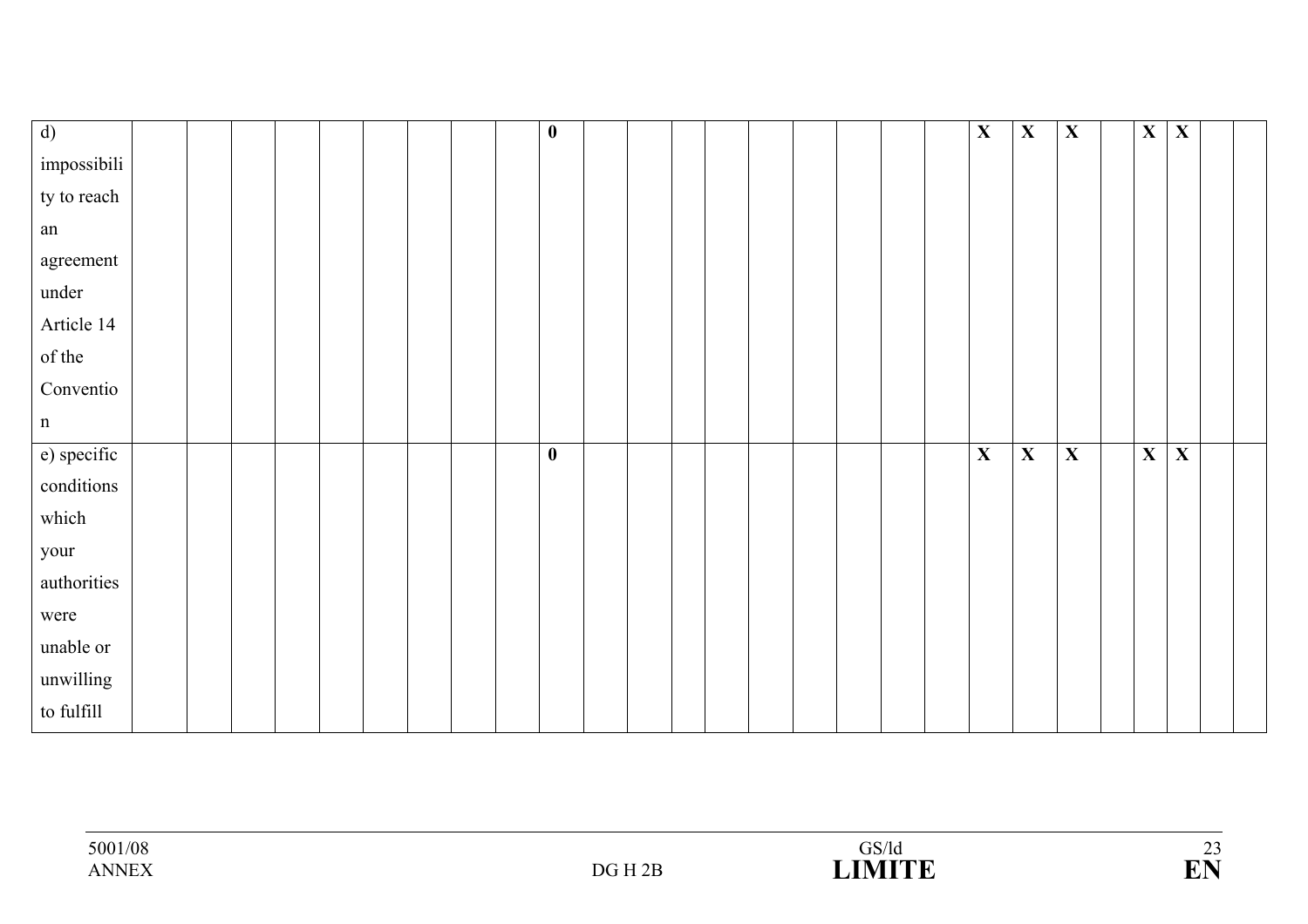| $\sim$<br>) other  |  |  |  |  | $\bf{0}$ | $ -$<br>- 19<br>TILT |  |  |  |  |  |  |  |  |
|--------------------|--|--|--|--|----------|----------------------|--|--|--|--|--|--|--|--|
| . .<br>considerati |  |  |  |  |          |                      |  |  |  |  |  |  |  |  |
| ons                |  |  |  |  |          |                      |  |  |  |  |  |  |  |  |

IV. 6. In how many cases did a planned deployment fail because it was not possible to request the authorization for a deployment in time?

|  |          |           |           |  | .'   BE   BG   CY   CZ   DE   DK   ES   EE   FR   GR   IE ' |           |  |           |              |          | $\vert$ IT $\vert$ LV $\vert$ LT $\vert$ LU $\vert$ MT $\vert$ HU $\vert$ NL $\vert$ PL $\vert$ PT $\vert$ |           |              |          | RO SE SI SK |  |  | $FI$   UK |
|--|----------|-----------|-----------|--|-------------------------------------------------------------|-----------|--|-----------|--------------|----------|------------------------------------------------------------------------------------------------------------|-----------|--------------|----------|-------------|--|--|-----------|
|  | $\bf{0}$ | <b>NA</b> | <b>NA</b> |  |                                                             | <b>NA</b> |  | <b>NA</b> | $\mathbf{0}$ | $\bf{0}$ |                                                                                                            | <b>NA</b> | $\mathbf{0}$ | $\bf{0}$ | $\bf{0}$    |  |  |           |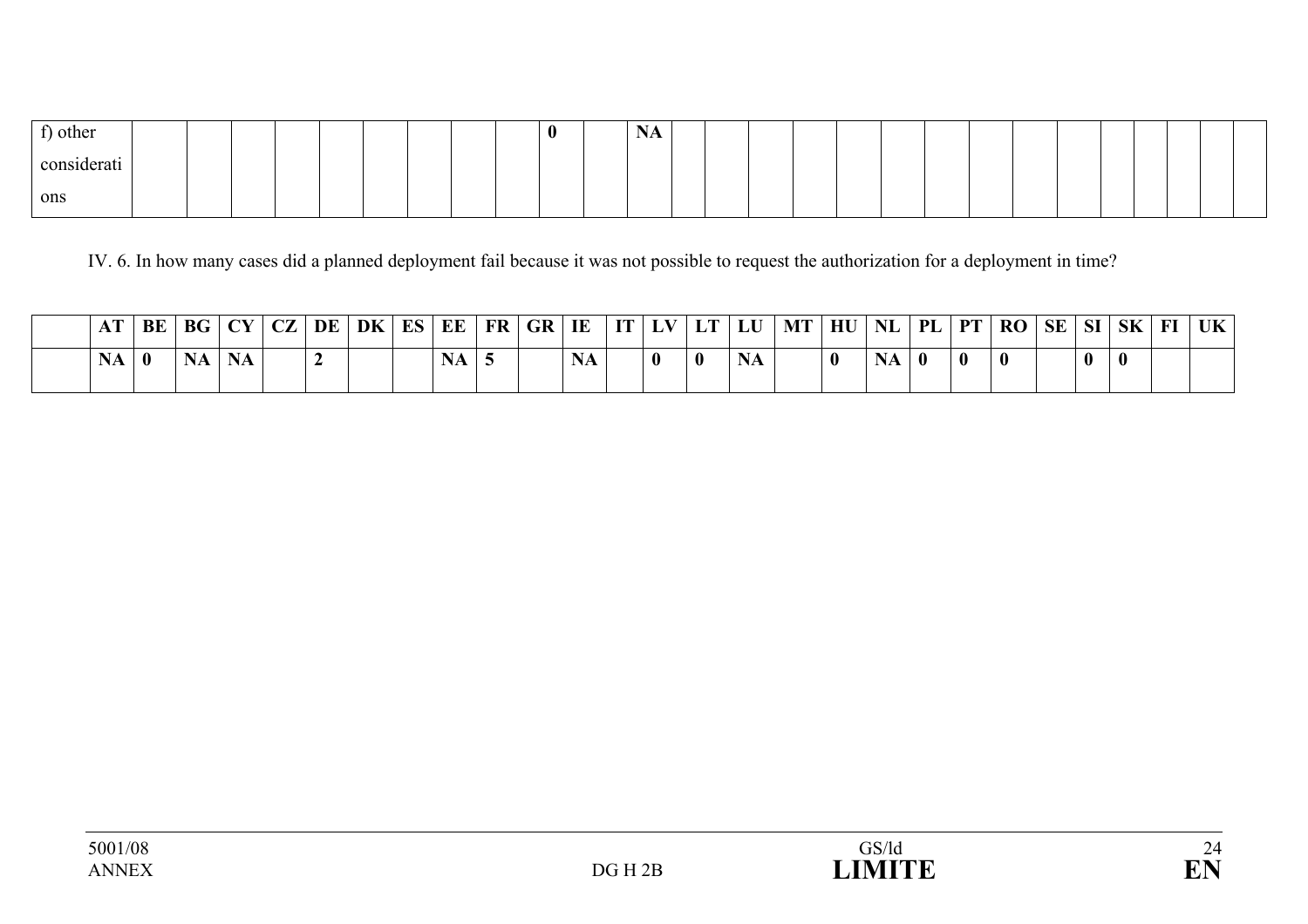IV. 7. In how many cases– if possible per year as from 2002 – have requests for mutual assistance aimed at the deployment of an undercover officer *not* been made to other Member States, because (If no figures are available, please estimate).

|              | AT          | BE   | BG          | <b>CY</b> | CZ | DE | DK | ES | EE | <b>FR</b> | GR | IE           | IT | LV          | LT LU          |             | $\blacksquare$ | $H\mathrm{U}$ | NL | PL       | <b>PT</b>        | $\bf{RO}$ | SE | SI               | $SK$   FI | UK |
|--------------|-------------|------|-------------|-----------|----|----|----|----|----|-----------|----|--------------|----|-------------|----------------|-------------|----------------|---------------|----|----------|------------------|-----------|----|------------------|-----------|----|
| <b>Not</b>   | $\mathbf X$ |      | $\mathbf X$ | X         |    |    |    |    | X  |           |    | $\mathbf{X}$ |    |             |                | $\mathbf X$ |                |               | X  | $\bf{0}$ | $\boldsymbol{0}$ | $\bf{0}$  |    | $\boldsymbol{0}$ | $\bf{0}$  |    |
| available    |             |      |             |           |    |    |    |    |    |           |    |              |    |             |                |             |                |               |    |          |                  |           |    |                  |           |    |
| No chances   |             | $1+$ |             |           |    |    |    |    |    | $\bf{0}$  |    |              |    | $\mathbf 0$ |                |             |                | $\mathbf{0}$  |    |          |                  |           |    |                  |           |    |
| of success   |             |      |             |           |    |    |    |    |    |           |    |              |    |             |                |             |                |               |    |          |                  |           |    |                  |           |    |
| Required     |             | $1+$ |             |           |    | 20 |    |    |    | $\bf{0}$  |    |              |    | $\mathbf 0$ |                |             |                | $\mathbf{0}$  |    |          |                  |           |    |                  |           |    |
| conditions   |             |      |             |           |    |    |    |    |    |           |    |              |    |             |                |             |                |               |    |          |                  |           |    |                  |           |    |
| impossible   |             |      |             |           |    |    |    |    |    |           |    |              |    |             |                |             |                |               |    |          |                  |           |    |                  |           |    |
| or           |             |      |             |           |    |    |    |    |    |           |    |              |    |             |                |             |                |               |    |          |                  |           |    |                  |           |    |
| unacceptable |             |      |             |           |    |    |    |    |    |           |    |              |    |             |                |             |                |               |    |          |                  |           |    |                  |           |    |
| Other        |             |      |             |           |    |    |    |    |    |           |    |              |    | $\mathbf 0$ | 3 <sup>1</sup> |             |                | $\bf{0}$      |    |          |                  |           |    |                  |           |    |
| reasons      |             |      |             |           |    |    |    |    |    |           |    |              |    |             |                |             |                |               |    |          |                  |           |    |                  |           |    |



**<sup>1</sup>** Legislation of other states made deployment impossible.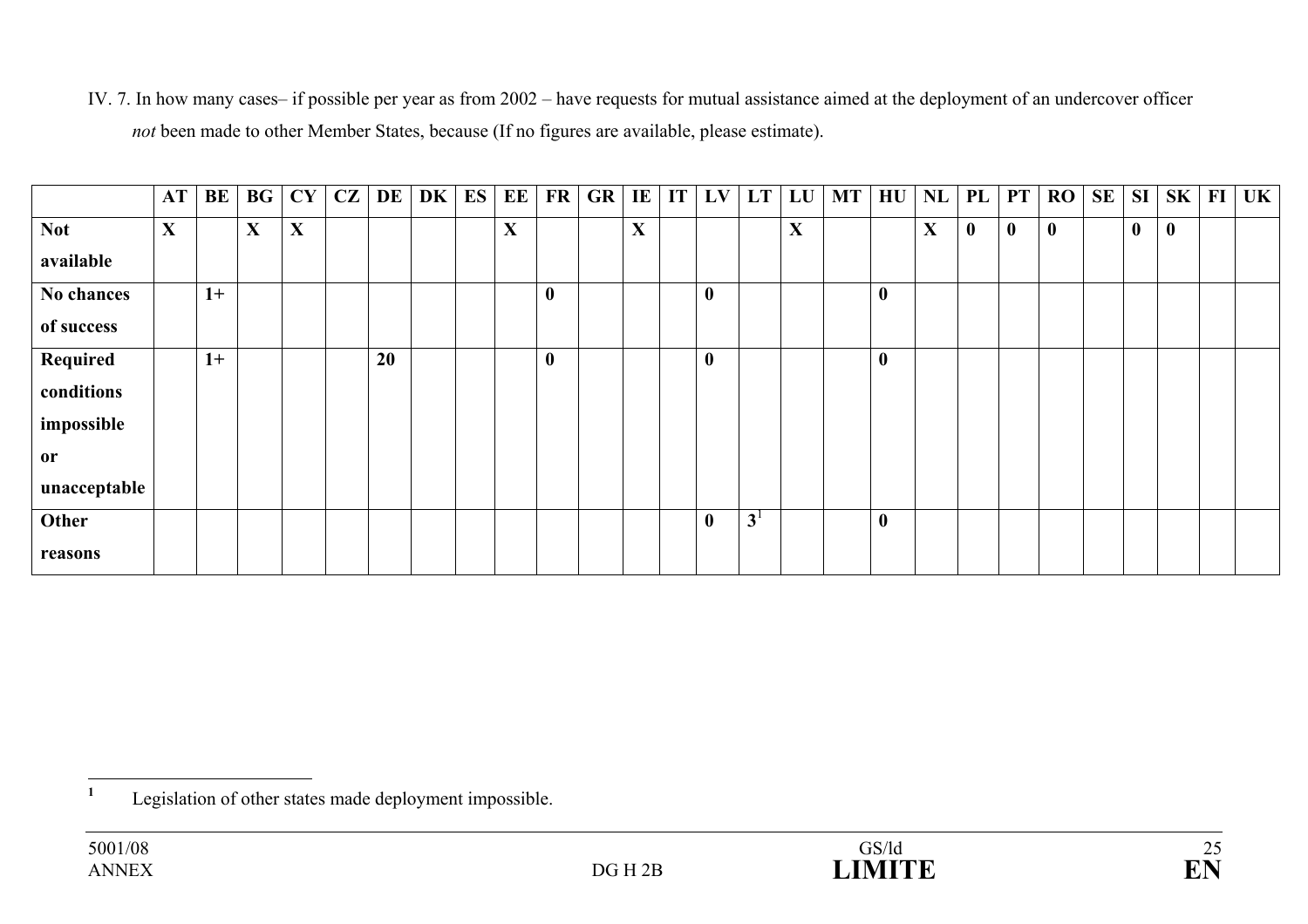### **V. Provision of operational cover:**

V. 1 Which means are used for operational cover of an undercover officer in the context of a national investigation proceedings?

|                 | AT | BE           | BG           | CY | CZ | DE          | DK | ES | EE          | <b>FR</b>   | GR | IE | IT | LV          | <b>LT</b> | LU | MT | HU           | NL          | PL          | <b>PT</b>   | RO          | <b>SE</b> | <b>SI</b>    | $SK$ FI     | <b>UK</b> |
|-----------------|----|--------------|--------------|----|----|-------------|----|----|-------------|-------------|----|----|----|-------------|-----------|----|----|--------------|-------------|-------------|-------------|-------------|-----------|--------------|-------------|-----------|
| Fictive         | X  | $\mathbf{X}$ | $\mathbf{X}$ |    |    | $\mathbf X$ |    |    | $\mathbf X$ |             |    |    |    | $\mathbf X$ |           |    |    | $\mathbf{X}$ | $\mathbf X$ |             | $\mathbf X$ | $\mathbf X$ |           | $\mathbf{X}$ | $\mathbf X$ |           |
| identities -    |    |              |              |    |    |             |    |    |             |             |    |    |    |             |           |    |    |              |             |             |             |             |           |              |             |           |
| Legal           |    |              |              |    |    |             |    |    |             |             |    |    |    |             |           |    |    |              |             |             |             |             |           |              |             |           |
| documents       |    |              |              |    |    |             |    |    |             |             |    |    |    |             |           |    |    |              |             |             |             |             |           |              |             |           |
| <b>Store</b>    |    | $\mathbf{X}$ | X            |    |    |             |    |    |             |             |    |    |    | $\mathbf X$ |           |    |    | $\mathbf X$  |             |             |             |             |           |              |             |           |
| fronts          |    |              |              |    |    |             |    |    |             |             |    |    |    |             |           |    |    |              |             |             |             |             |           |              |             |           |
| <b>Premises</b> |    | $\mathbf X$  |              |    |    |             |    |    |             |             |    |    |    |             |           |    |    |              |             |             |             |             |           |              |             |           |
| Technical       |    |              | $\mathbf X$  |    |    | X           |    |    |             | $\mathbf X$ |    |    |    |             | X         |    |    | $\mathbf{X}$ |             | $\mathbf X$ | X           |             |           | $\mathbf X$  |             |           |
| means (e.g.     |    |              |              |    |    |             |    |    |             |             |    |    |    |             |           |    |    |              |             |             |             |             |           |              |             |           |
| direct          |    |              |              |    |    |             |    |    |             |             |    |    |    |             |           |    |    |              |             |             |             |             |           |              |             |           |
| video/audio     |    |              |              |    |    |             |    |    |             |             |    |    |    |             |           |    |    |              |             |             |             |             |           |              |             |           |
| control-        |    |              |              |    |    |             |    |    |             |             |    |    |    |             |           |    |    |              |             |             |             |             |           |              |             |           |
| protection      |    |              |              |    |    |             |    |    |             |             |    |    |    |             |           |    |    |              |             |             |             |             |           |              |             |           |
| unit)           |    |              |              |    |    |             |    |    |             |             |    |    |    |             |           |    |    |              |             |             |             |             |           |              |             |           |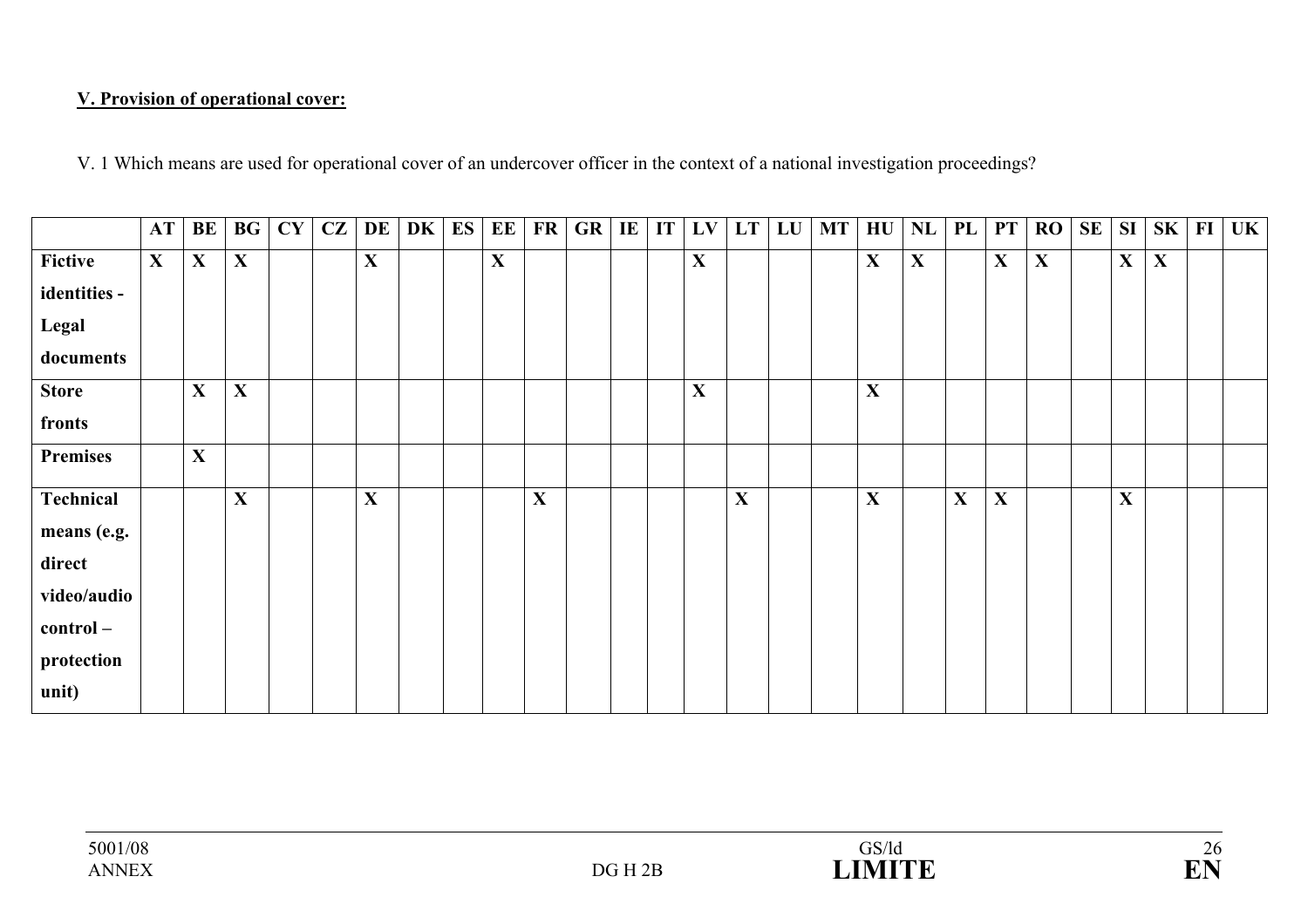V. 2. Can these measures also be used in favor of an undercover officer of another Member State which you allowed to be deployed on your territory?

|                |  |           |  |  |  |  |  |  | AT   BE   BG   CY   CZ   DE   DK   ES   EE   FR   GR   IE   IT   LV   LT   LU   MT   HU   NL   PL   PT   RO   SE   SI   SK   FI   UK |  |  |  |  |  |
|----------------|--|-----------|--|--|--|--|--|--|--------------------------------------------------------------------------------------------------------------------------------------|--|--|--|--|--|
| <b>Yes</b>     |  | $\Lambda$ |  |  |  |  |  |  |                                                                                                                                      |  |  |  |  |  |
| N <sub>0</sub> |  |           |  |  |  |  |  |  |                                                                                                                                      |  |  |  |  |  |

*The foreign UCA must have its own fictive identity: BE, BG*

V. 3. Has your Member State already provided operational cover support to other Member States for undercover officers in the past?

|     |  |  |  |  |  |  |  |  | $AT BE BG CY CZ DE DK ES EE FR GR IE IT LV LT LU MT HU NL PL PT RO SE SI SK FI UK $ |  |  |  |  |  |
|-----|--|--|--|--|--|--|--|--|-------------------------------------------------------------------------------------|--|--|--|--|--|
| Yes |  |  |  |  |  |  |  |  |                                                                                     |  |  |  |  |  |
| No  |  |  |  |  |  |  |  |  |                                                                                     |  |  |  |  |  |

<sup>&</sup>lt;sup>1</sup> No foreign UCA can be deployed on Romanian territory, but foreign informers and collaborators enjoy the same status as Romanian ones.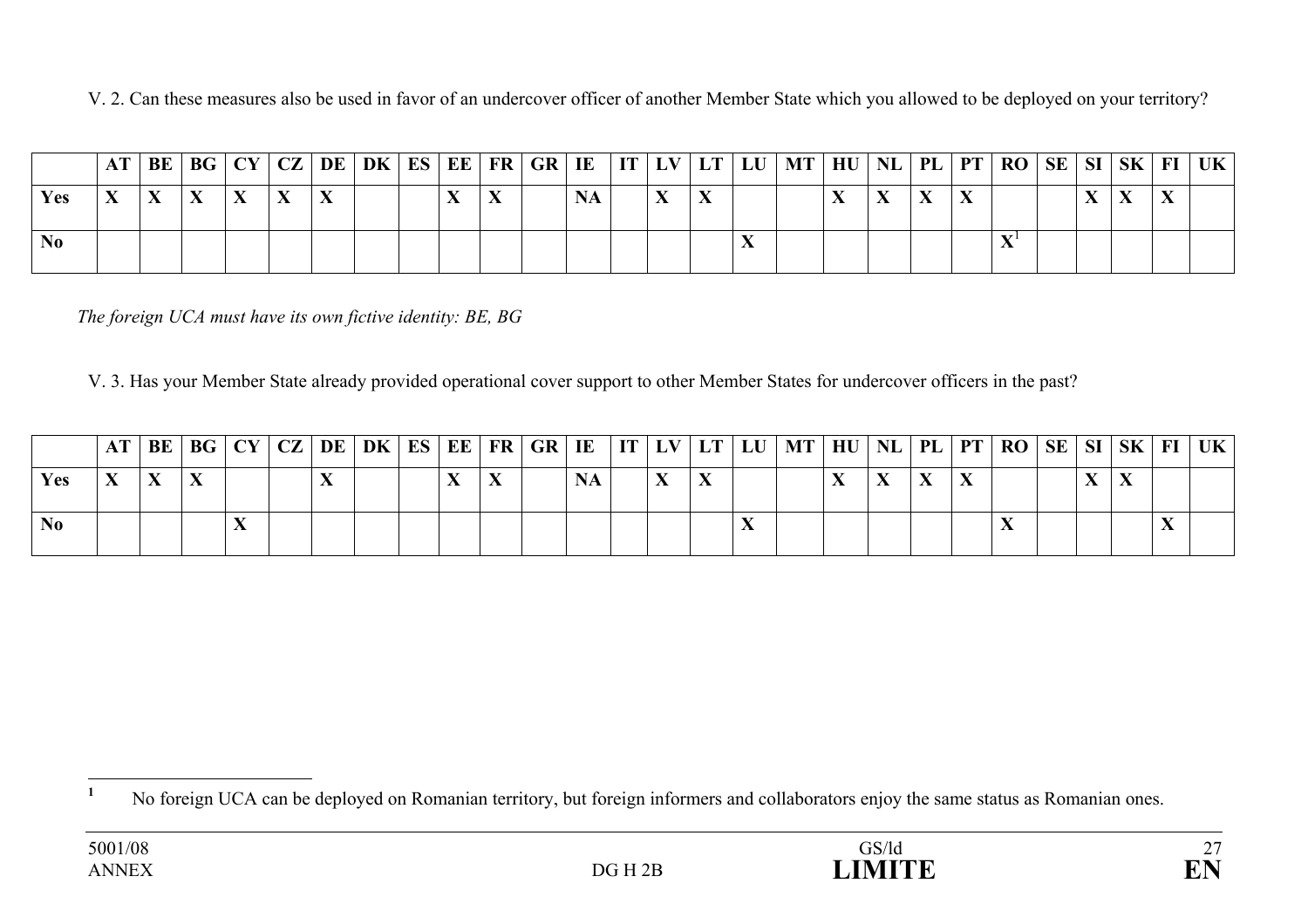V. 4. If the answer to question 3 was no: specify what kind of measures for the provision of operational cover were refused for which legal or factual reasons?

|                | AT | BE                                     | BG          | CY                | CZ | DE                        | DK | ES | EE                                     | FR | <b>GR</b> | E                                     | IT | LV | LT | LU                           | <b>MT</b> | HU | NL | PL                           | PT | <b>RO</b>                              | SE | SI | <b>SK</b> | $\mathbf{FI}$ | <b>UK</b> |
|----------------|----|----------------------------------------|-------------|-------------------|----|---------------------------|----|----|----------------------------------------|----|-----------|---------------------------------------|----|----|----|------------------------------|-----------|----|----|------------------------------|----|----------------------------------------|----|----|-----------|---------------|-----------|
| <b>Not</b>     | X  | $\mathbf{v}$<br>$\boldsymbol{\Lambda}$ | $\mathbf X$ |                   |    | $\mathbf{v}$<br>$\Lambda$ |    |    | $\mathbf{v}$<br>$\boldsymbol{\Lambda}$ | X  |           | $\mathbf v$<br>$\boldsymbol{\Lambda}$ |    | X  | X  |                              |           | X  | X  | $\mathbf{v}$<br>$\mathbf{A}$ | X  |                                        |    | X  | X         |               |           |
| applicable     |    |                                        |             |                   |    |                           |    |    |                                        |    |           |                                       |    |    |    |                              |           |    |    |                              |    |                                        |    |    |           |               |           |
| N <sub>0</sub> |    |                                        |             | X                 |    |                           |    |    |                                        |    |           |                                       |    |    |    |                              |           |    |    |                              |    | $\mathbf{v}$<br>$\boldsymbol{\Lambda}$ |    |    |           |               |           |
| request        |    |                                        |             |                   |    |                           |    |    |                                        |    |           |                                       |    |    |    |                              |           |    |    |                              |    |                                        |    |    |           |               |           |
| received       |    |                                        |             |                   |    |                           |    |    |                                        |    |           |                                       |    |    |    |                              |           |    |    |                              |    |                                        |    |    |           |               |           |
| Legal          |    |                                        |             | $\mathbf{v}$<br>A |    |                           |    |    |                                        |    |           |                                       |    |    |    | $\overline{\mathbf{x}}$<br>л |           |    |    |                              |    |                                        |    |    |           |               |           |
| reasons        |    |                                        |             |                   |    |                           |    |    |                                        |    |           |                                       |    |    |    |                              |           |    |    |                              |    |                                        |    |    |           |               |           |

V. 5. Do you consider cross-border support as an appropriate means in the provision of operational cover, capable of increasing the investigation

success? - Member States that have answered "yes", have provided the following examples :

- o *International nature of organized crime*
- o *Heightened credibility of UCA (language skills, regional origin) more difficult for the suspects to 'uncover' UCA*
- o *Better protection of UCA, who can return to his home country*

|     |  |  |  |  |  |  |  |  | AT   BE   BG   CY   CZ   DE   DK   ES   EE   FR   GR   IE     IT   LV   LT   LU   MT   HU   NL   PL   PT   RO   SE   SI   SK   FI   UK |  |  |  |  |  |
|-----|--|--|--|--|--|--|--|--|----------------------------------------------------------------------------------------------------------------------------------------|--|--|--|--|--|
| Yes |  |  |  |  |  |  |  |  |                                                                                                                                        |  |  |  |  |  |
|     |  |  |  |  |  |  |  |  |                                                                                                                                        |  |  |  |  |  |

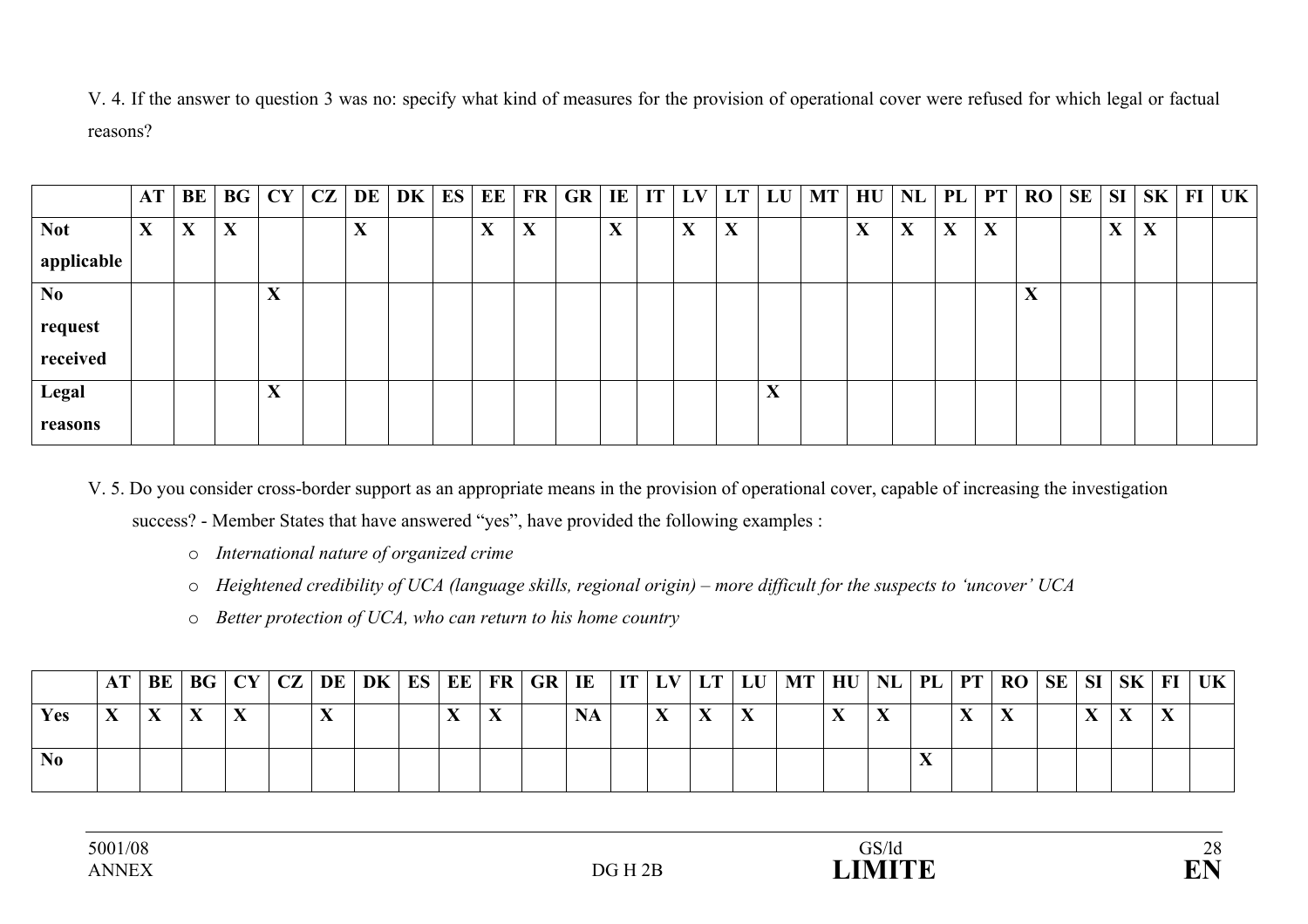### **VI. Secondment of undercover officers abroad:**

VI. 1. Did your Member State already use undercover agents of other Member States in its own investigation proceedings?

- If the answer is "yes", please specify legal basis and experience: *domestic legislation and international agreements on police co-operation and judicial co-operation, domestic criminal procedure legislation, sometimes MOU* 
	- If the answer is "no", the explanation often provided was: *no requests received, or lack of legislation (LU)*

|                |              |  |  |  |           |  |  |  | AT   BE   BG   CY   CZ   DE   DK   ES   EE   FR   GR   IE   IT   LV   LT   LU   MT   HU |  |  | NL   PL   PT   RO   SE   SI   SK   FI   UK |  |  |  |
|----------------|--------------|--|--|--|-----------|--|--|--|-----------------------------------------------------------------------------------------|--|--|--------------------------------------------|--|--|--|
| <b>Yes</b>     | $\mathbf{v}$ |  |  |  | $\lambda$ |  |  |  |                                                                                         |  |  |                                            |  |  |  |
| N <sub>0</sub> |              |  |  |  |           |  |  |  |                                                                                         |  |  |                                            |  |  |  |

VI. 2. Did your Member State already "lend" its own undercover officers to other Member States for their investigations?

- If the answer is "yes", please specify (legal basis, experience): *domestic legislation and international agreements on police co-operation and judicial co-operation, domestic criminal procedure legislation, sometimes MOU*
- If the answer is "no", the explanation often provided was: *no requests received*

|      |  |  |  |  |  |  |  |  | AT   BE   BG   CY   CZ   DE   DK   ES   EE   FR   GR   IE   IT   LV   LT   LU   MT   HU   NL   PL   PT   RO   SE   SI   SK   FI   UK |  |  |  |  |  |
|------|--|--|--|--|--|--|--|--|--------------------------------------------------------------------------------------------------------------------------------------|--|--|--|--|--|
| Y es |  |  |  |  |  |  |  |  |                                                                                                                                      |  |  |  |  |  |
|      |  |  |  |  |  |  |  |  |                                                                                                                                      |  |  |  |  |  |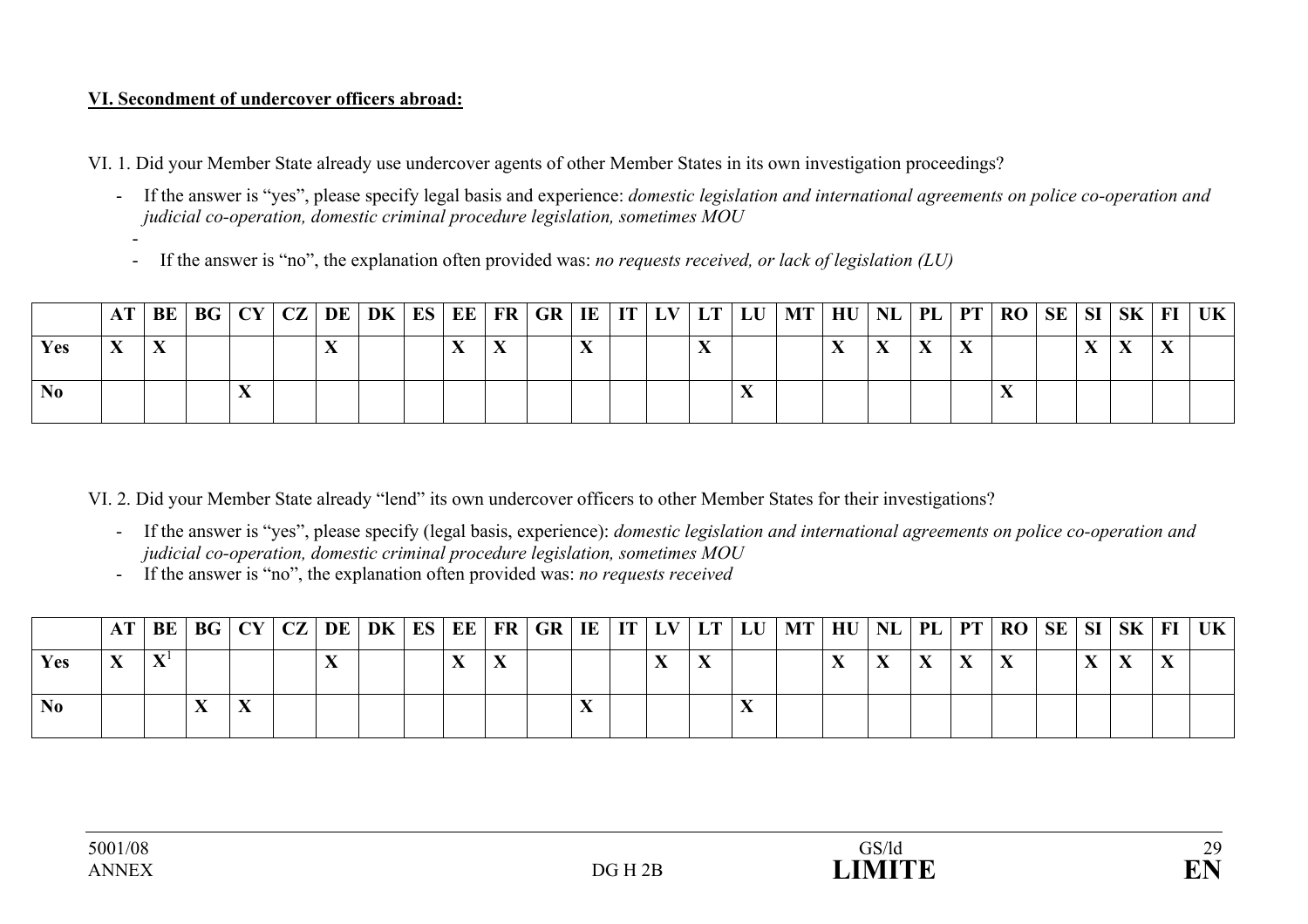### **VII. Improvements**

VII. 1. In 6678/3/07 REV 3 CRIMORG 39 the following areas are highlighted in which a need for action may be needed at EU level. Please specify for each item on a scale from 0 to 10 in how far you agree with this assessment  $(0 = no$  agreement,  $10 = full$  agreement):

|                   | AT | BE        | $\mathbf{B}\mathbf{G}$ | CY | CZ | DE        | DK | ES | EE | FR             | GR | IE | IT <sub>1</sub> | LV | LT | LU | <b>MT</b> | HU          | NL    | PL           | <b>PT</b> | RO | <b>SE</b> | SI | SK             | $FI$ | UK |
|-------------------|----|-----------|------------------------|----|----|-----------|----|----|----|----------------|----|----|-----------------|----|----|----|-----------|-------------|-------|--------------|-----------|----|-----------|----|----------------|------|----|
| a)                | 10 | <b>10</b> | $\overline{7}$         | 10 |    | <b>10</b> |    |    | 5  | $\overline{7}$ |    | NA |                 | 8  | 10 | 10 |           | ${\bf X}^2$ | 5     | $\mathbf{0}$ | 10        | 10 |           | 10 | $\overline{7}$ | 8    |    |
| requirement       |    |           |                        |    |    |           |    |    |    |                |    |    |                 |    |    |    |           |             |       |              |           |    |           |    |                |      |    |
| $\boldsymbol{\&}$ |    |           |                        |    |    |           |    |    |    |                |    |    |                 |    |    |    |           |             |       |              |           |    |           |    |                |      |    |
| procedures        |    |           |                        |    |    |           |    |    |    |                |    |    |                 |    |    |    |           |             |       |              |           |    |           |    |                |      |    |
| for cross-        |    |           |                        |    |    |           |    |    |    |                |    |    |                 |    |    |    |           |             |       |              |           |    |           |    |                |      |    |
| border            |    |           |                        |    |    |           |    |    |    |                |    |    |                 |    |    |    |           |             |       |              |           |    |           |    |                |      |    |
| deployment        |    |           |                        |    |    |           |    |    |    |                |    |    |                 |    |    |    |           |             |       |              |           |    |           |    |                |      |    |
| of                |    |           |                        |    |    |           |    |    |    |                |    |    |                 |    |    |    |           |             |       |              |           |    |           |    |                |      |    |
| undercover        |    |           |                        |    |    |           |    |    |    |                |    |    |                 |    |    |    |           |             |       |              |           |    |           |    |                |      |    |
| officers          |    |           |                        |    |    |           |    |    |    |                |    |    |                 |    |    |    |           |             |       |              |           |    |           |    |                |      |    |
| b)Protection      | 10 | 10        | 9                      | 10 |    | 10        |    |    | 10 | 10             |    |    |                 | 10 | 10 | 10 |           | 10          | $1^3$ | 10           | 10        | 10 |           | 10 | $\overline{7}$ | 8    |    |
| of UCA's          |    |           |                        |    |    |           |    |    |    |                |    |    |                 |    |    |    |           |             |       |              |           |    |           |    |                |      |    |
| identity          |    |           |                        |    |    |           |    |    |    |                |    |    |                 |    |    |    |           |             |       |              |           |    |           |    |                |      |    |

 $\frac{1}{2}$  BE: 15 demands a year.

<sup>&</sup>lt;sup>2</sup> HU:  $/$  = subject to further discussion.

**<sup>3</sup>** NL: UCA identity protection is an important prerequisite, but this is a highly complex issue for domestic legislation. Much more important to focus on good practical co-operation.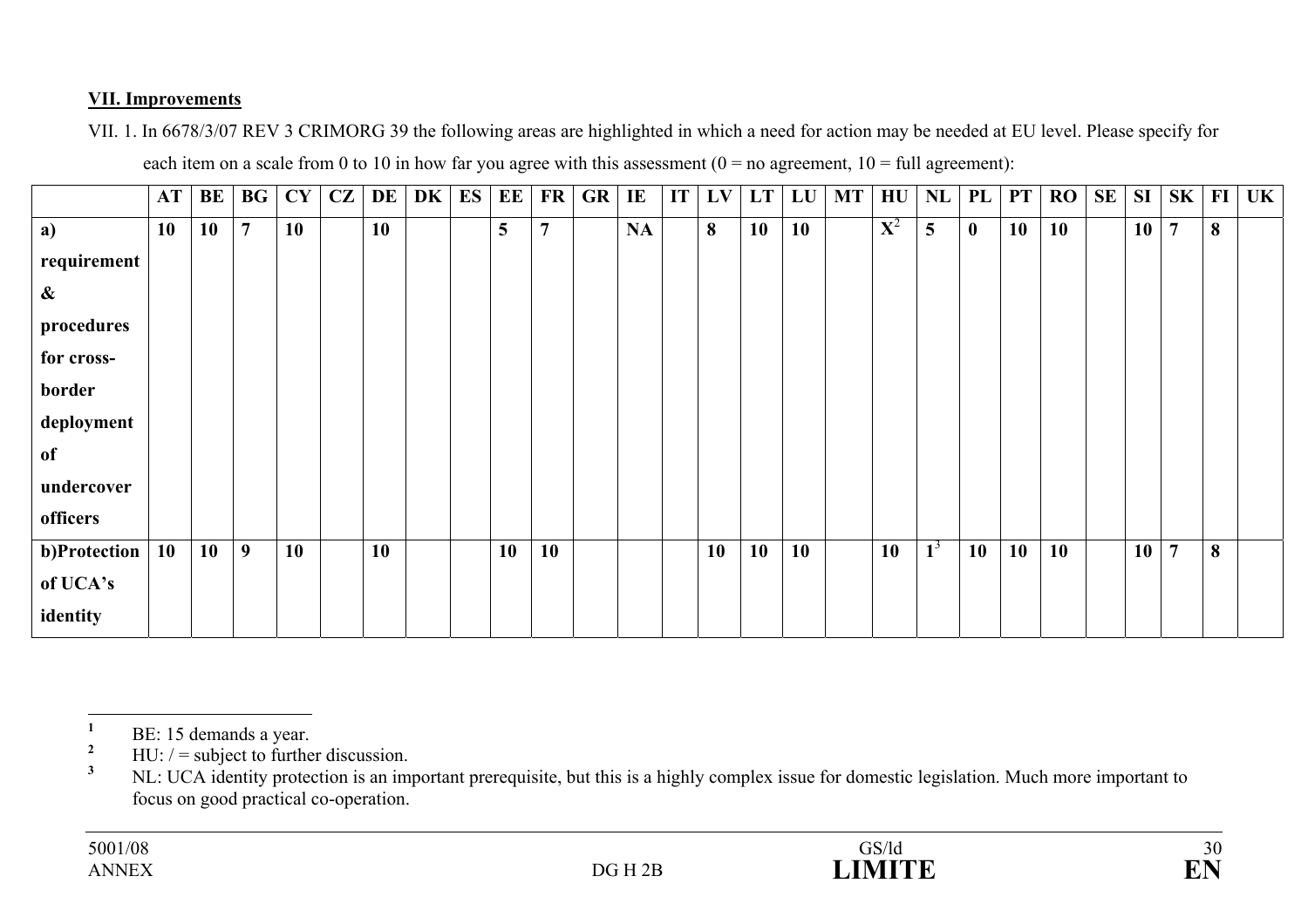| Equal<br>c)     | <b>10</b> | 10 | 10             | 10 | 6              |  | $5\phantom{.0}$ | 10          |  | 10 | 10 | 10 | $\mathbf X$ | $\mathbf{1}$ | 10 | $\overline{9}$ | 10 | 10 | 8         | 6              |  |
|-----------------|-----------|----|----------------|----|----------------|--|-----------------|-------------|--|----|----|----|-------------|--------------|----|----------------|----|----|-----------|----------------|--|
| for<br>status   |           |    |                |    |                |  |                 |             |  |    |    |    |             |              |    |                |    |    |           |                |  |
| national<br>and |           |    |                |    |                |  |                 |             |  |    |    |    |             |              |    |                |    |    |           |                |  |
| foreign         |           |    |                |    |                |  |                 |             |  |    |    |    |             |              |    |                |    |    |           |                |  |
| undercover      |           |    |                |    |                |  |                 |             |  |    |    |    |             |              |    |                |    |    |           |                |  |
| officers        |           |    |                |    |                |  |                 |             |  |    |    |    |             |              |    |                |    |    |           |                |  |
| d) Possibility  | 10        | 10 | 9              | 10 | 8              |  | 5               | 8           |  | 10 | 10 | 10 | 6           | 5            | 10 | 9              | 10 | 10 | 10        | $\overline{7}$ |  |
| of seconding    |           |    |                |    |                |  |                 |             |  |    |    |    |             |              |    |                |    |    |           |                |  |
| UCA's           |           |    |                |    |                |  |                 |             |  |    |    |    |             |              |    |                |    |    |           |                |  |
| abroad          |           |    |                |    |                |  |                 |             |  |    |    |    |             |              |    |                |    |    |           |                |  |
| e)Cross-        | 10        | 10 | $\overline{7}$ | 10 | $\overline{7}$ |  | 10              | $\mathbf X$ |  | 10 | 10 | 10 | 10          | 5            | 10 | 9              | 10 | 8  | $7-$      | 8              |  |
| border          |           |    |                |    |                |  |                 |             |  |    |    |    |             |              |    |                |    |    | <b>10</b> |                |  |
| assistance in   |           |    |                |    |                |  |                 |             |  |    |    |    |             |              |    |                |    |    |           |                |  |
| providing       |           |    |                |    |                |  |                 |             |  |    |    |    |             |              |    |                |    |    |           |                |  |
| operational     |           |    |                |    |                |  |                 |             |  |    |    |    |             |              |    |                |    |    |           |                |  |
| for<br>cover    |           |    |                |    |                |  |                 |             |  |    |    |    |             |              |    |                |    |    |           |                |  |
| UCA's           |           |    |                |    |                |  |                 |             |  |    |    |    |             |              |    |                |    |    |           |                |  |

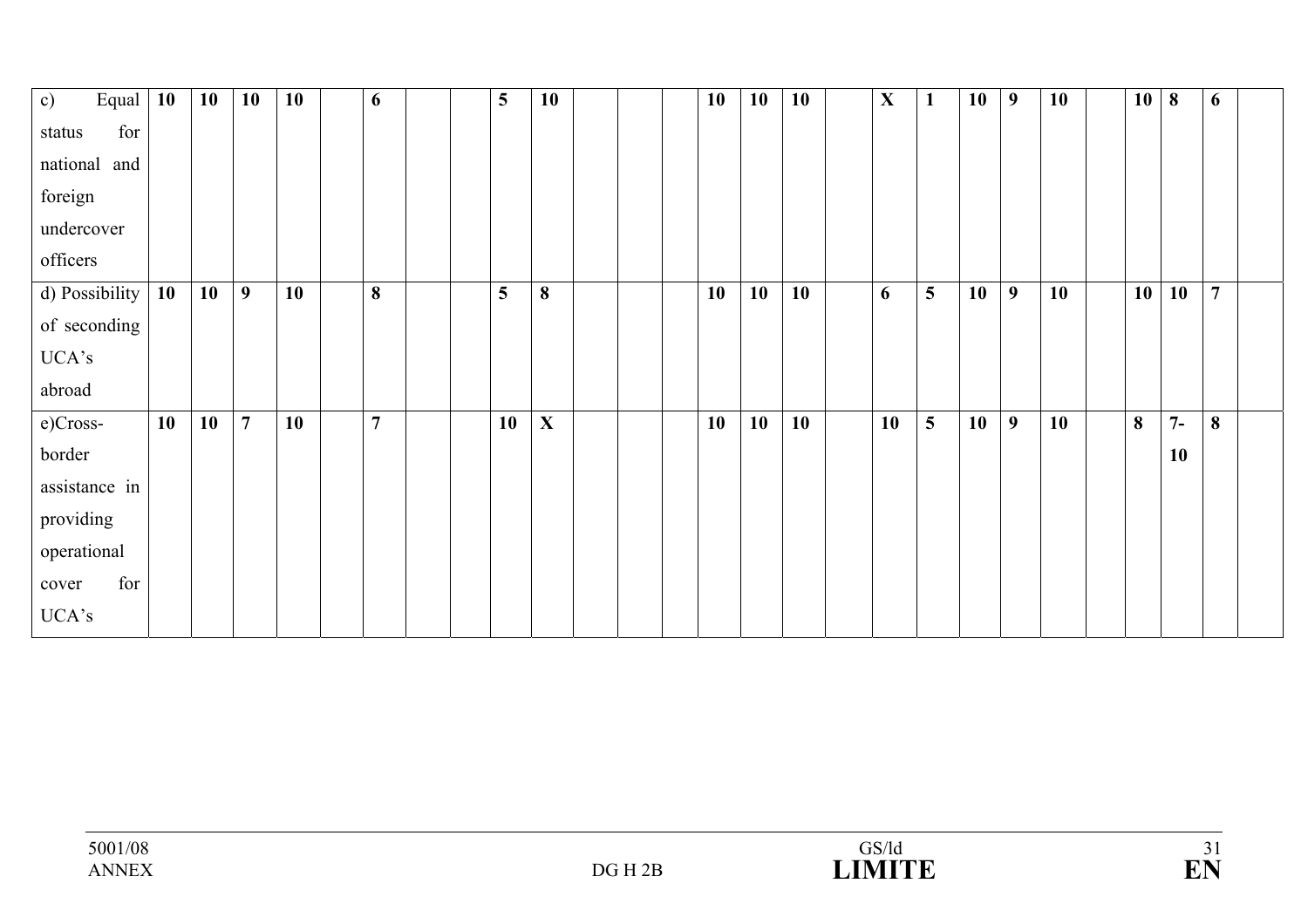#### VII. 2. Is there a further need for action in areas not mentioned above?

The following areas have been mentioned:

BE: *designation of a single contact point in each Member State;* 

DE: *contact with competent authorities in other Member states should be facilitated; clarification as to who is competent* 

LV: *harmonisation of legislation* 

HU: *concentrating on law enforcement (no prevention), further use of evidence obtained through UCA, EAW list, JIT-type model agreement,* 

*cost effectiveness, co-operation with FRONTEX, harmonization of civil/criminal liability rules (cf. Prüm)* 

NL: *standardised training by EU, interpretation support by EU* 

PT: *training programmes, increased meetings between relevant units, continuous upgrading of competences* 

SI*: court testimony by UCA – protection of identity* 

SK*: legal regulation for carrying a weapon; contact policeman for foreign UCA* 

FI*: improving int'l co-operation for the prevention of offences* 

|      |  |  |  |  |  |  |   |  | AT   BE   BG   CY   CZ   DE   DK   ES   EE   FR   GR   IE   IT   LV   LT   LU   MT   HU   NL   PL   PT   RO   SE   SI   SK   FI   UK |  |  |  |  |  |
|------|--|--|--|--|--|--|---|--|--------------------------------------------------------------------------------------------------------------------------------------|--|--|--|--|--|
| Yes. |  |  |  |  |  |  |   |  |                                                                                                                                      |  |  |  |  |  |
| No.  |  |  |  |  |  |  | ┳ |  |                                                                                                                                      |  |  |  |  |  |